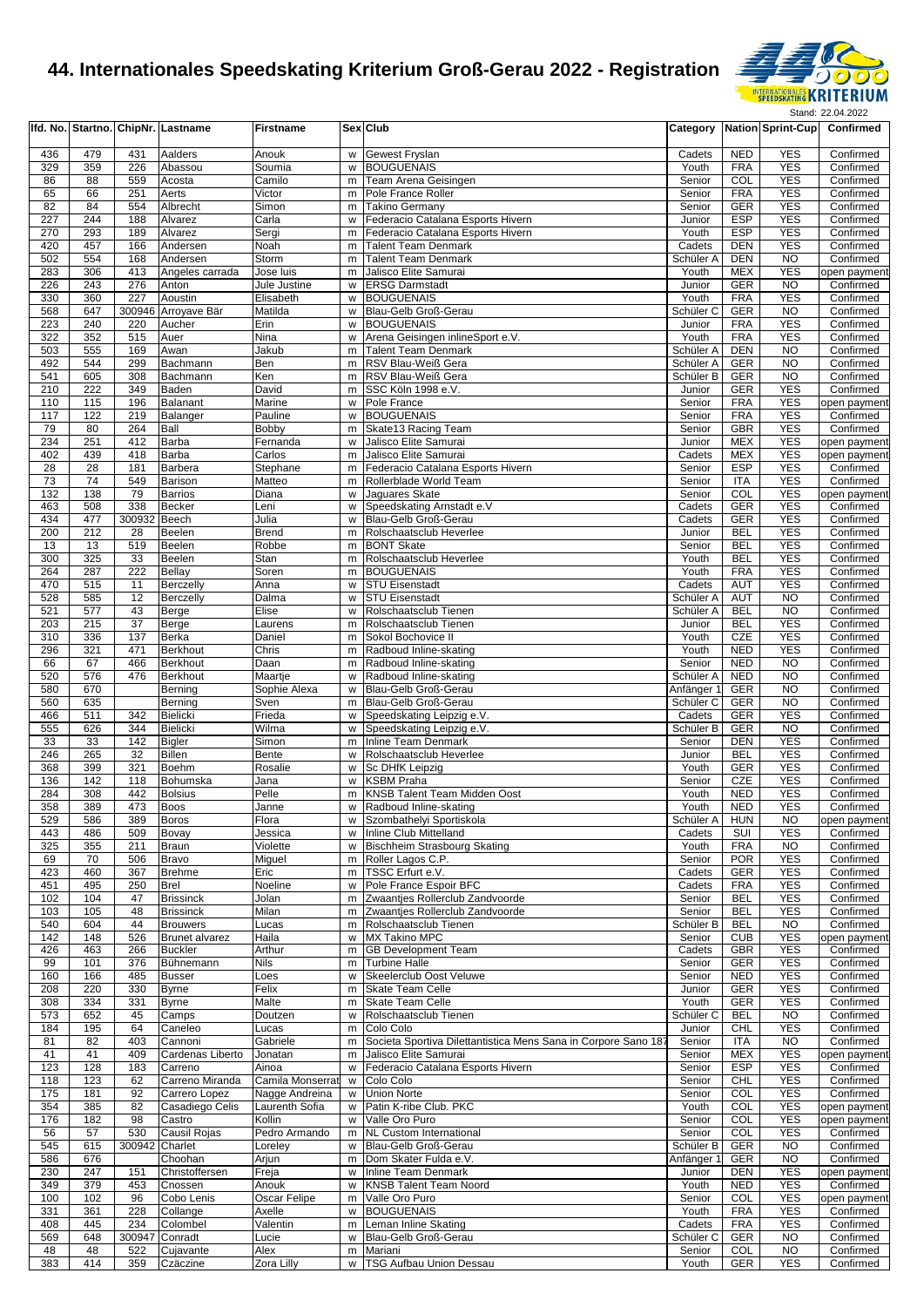

|            |            |              | Ifd. No. Startno. ChipNr. Lastname | <b>Firstname</b>       |        | Sex Club                                                              | Category              |                          | <b>Nation Sprint-Cup</b> | Confirmed              |
|------------|------------|--------------|------------------------------------|------------------------|--------|-----------------------------------------------------------------------|-----------------------|--------------------------|--------------------------|------------------------|
| 388        | 419        | 497          | Daleman                            | Angel                  | w      | Vereniging IJssport Leiderdorp                                        | Youth                 | <b>NED</b>               | <b>YES</b>               | Confirmed              |
| 215        | 227        | 257          | Dallerac                           | Raphael                | m      | THE TEAM / CRE PDL                                                    | Junior                | <b>FRA</b>               | <b>YES</b>               | Confirmed              |
| 265        | 288        | 223          | Danet                              | Malo                   | m      | <b>BOUGUENAIS</b>                                                     | Youth                 | <b>FRA</b>               | <b>YES</b>               | Confirmed              |
| 332        | 362        | 229          | Dano                               | Ambre                  | W      | <b>BOUGUENAIS</b>                                                     | Youth                 | <b>FRA</b>               | <b>YES</b>               | Confirmed              |
| 391        | 428        | 198          | Dauvergne                          | Mael                   | m      | <b>AM Sports</b>                                                      | Cadets                | <b>FRA</b>               | <b>YES</b>               | Confirmed              |
| 228        | 245        | 566          | Dawson                             | Paige                  | w      | GTC2022 I-Charney / Synergy                                           | Junior                | <b>USA</b>               | <b>YES</b>               | Confirmed              |
| 273<br>10  | 296<br>10  | 569<br>1     | Dawson<br>Daza                     | Ryan<br>Emiliano       | m<br>m | GTC2022 I-Charney / Synergy<br>Atlas                                  | Youth<br>Senior       | <b>USA</b><br>ARG        | <b>YES</b><br><b>YES</b> | Confirmed<br>Confirmed |
| 289        | 313        | 457          | de Blois                           | Junior                 | m      | <b>KNSB Talent Team Zuidwest</b>                                      | Youth                 | <b>NED</b>               | <b>YES</b>               | Confirmed              |
| 515        | 571        | 435          | de Boer                            | Neeltsje               | W      | Ids skeelervereniging                                                 | Schüler A             | <b>NED</b>               | N <sub>O</sub>           | Confirmed              |
| 448        | 492        | 89           | De La Hoz Perez                    | Danna Sofia            | w      | Patin K-ribe Club. PKC                                                | Cadets                | COL                      | <b>YES</b>               | open payment           |
| 67         | 68         | 467          | de la porte                        | Ivo                    | m      | Radboud Inline-skating                                                | Senior                | <b>NED</b>               | <b>YES</b>               | Confirmed              |
| 54         | 54         | 525          | De Souza                           | Elton                  | m      | <b>MX Takino MPC</b>                                                  | Senior                | <b>FRA</b>               | <b>YES</b>               | Confirmed              |
| 285        | 309        | 449          | de Velde                           | Chris                  | m      | <b>KNSB Talent Team Noord</b>                                         | Youth                 | <b>NED</b>               | <b>YES</b>               | Confirmed              |
| 250        | 269        | 482          | De Vries                           | Elanne                 | w      | Schaatsvereniging Rotterdam                                           | Junior                | <b>NED</b>               | <b>YES</b>               | Confirmed              |
| 191        | 203        | 441          | de Vries                           | Jorn                   | m      | KNSB Talent Team Midden Oost                                          | Junior                | <b>NED</b>               | <b>YES</b>               | Confirmed              |
| 236<br>544 | 253<br>608 | 447<br>57    | de Vries<br>Deceuninck             | Marieke<br>Matteo      | w<br>m | KNSB Talent Team Noord<br>Zwaantjes Rollerclub Zandvoorde             | Junior<br>Schüler B   | <b>NED</b><br><b>BEL</b> | <b>YES</b><br><b>NO</b>  | Confirmed<br>Confirmed |
| 302        | 327        | 38           | Dekens                             | Lowie                  | m      | Rolschaatsclub Tienen                                                 | Youth                 | <b>BEL</b>               | <b>YES</b>               | Confirmed              |
| 258        | 277        | 93           | Delgado                            | Keily                  | W      | <b>Union Norte</b>                                                    | Junior                | COL                      | <b>YES</b>               | Confirmed              |
| 154        | 160        | 551          | Delhommais                         | Alicia                 | W      | Rollerblade World Team                                                | Senior                | <b>FRA</b>               | <b>YES</b>               | Confirmed              |
| 490        | 541        | 40           | Deroye                             | Leander                | m      | Rolschaatsclub Tienen                                                 | Schüler A             | <b>BEL</b>               | <b>NO</b>                | Confirmed              |
| 574        | 653        | 46           | Deroye                             | Mart                   | w      | Rolschaatsclub Tienen                                                 | Schüler C             | <b>BEL</b>               | <b>NO</b>                | Confirmed              |
| 533        | 596        | 217          | Dervin                             | Leo                    | m      | Bischheim Strasbourg Skating                                          | Schüler B             | <b>FRA</b>               | <b>NO</b>                | Confirmed              |
| 527        | 584        | 343          | Deubner                            | Mara                   | w      | Speedskating Leipzig e.V.                                             | Schüler A             | <b>GER</b>               | N <sub>O</sub>           | Confirmed              |
| 49         | 49         | 524          | Di Stefano                         | Daniele                | m      | Mariani World Team                                                    | Senior                | <b>ITA</b>               | <b>YES</b>               | Confirmed              |
| 70<br>90   | 71<br>92   | 507<br>68    | Dias<br>Diaz                       | Martyn<br>Camilo       | m<br>m | Roller Lagos C.P.<br>Team Chile                                       | Senior<br>Senior      | <b>POR</b><br>CHL        | <b>YES</b><br><b>YES</b> | Confirmed<br>Confirmed |
| 19         | 19         | 60           | Diaz                               | Fabian                 | m      | Colo Colo                                                             | Senior                | <b>CHL</b>               | <b>YES</b>               | Confirmed              |
| 355        | 386        | 83           | Diaz Vergara                       | <b>Briyith Daniela</b> | W      | Patin K-ribe Club. PKC                                                | Youth                 | COL                      | <b>YES</b>               | open payment           |
| 396        | 433        | 430          | Dijck                              | Lars                   | m      | Gewest Fryslan                                                        | Cadets                | <b>NED</b>               | <b>YES</b>               | Confirmed              |
| 437        | 480        | 432          | Dijkstra                           | Lise                   | W      | <b>Gewest Fryslan</b>                                                 | Cadets                | <b>NED</b>               | <b>YES</b>               | Confirmed              |
| 537        | 600        | 271          | Dobrialska                         | Lukas                  | m      | Dom Skater Fulda e.V.                                                 | Schüler B             | GER                      | <b>NO</b>                | Confirmed              |
| 469        | 514        | 351          | Dohmel                             | Aileen                 | w      | SSC Köln 1998 e.V.                                                    | Cadets                | GER                      | <b>YES</b>               | Confirmed              |
| 501        | 553        | 352          | Dohmel                             | Arved                  | m      | SSC Köln 1998 e.V.                                                    | Schüler A             | <b>GER</b>               | N <sub>O</sub>           | Confirmed              |
| 269<br>128 | 292<br>134 | 277<br>582   | Düppre                             | Simon                  | m      | <b>ERSG Darmstadt</b><br>GTC2022 Team Florida / Evolution Sports Wear | Youth<br>Senior       | GER<br><b>USA</b>        | <b>YES</b><br><b>YES</b> | Confirmed<br>Confirmed |
| 584        | 674        |              | Duque<br>Dykastova                 | Kayla<br>Lucie         | w<br>w | <b>KSBM Praha</b>                                                     | Anfänger <sup>.</sup> | CZE                      | <b>NO</b>                | Confirmed              |
| 447        | 490        | 128          | Dykastova                          | Veronika               | w      | <b>KSBM Praha</b>                                                     | Cadets                | <b>CZE</b>               | <b>YES</b>               | Confirmed              |
| 398        | 435        | 231          | Egarnes Longere                    | Nolan                  | m      | Haut Rhone'N Roller                                                   | Cadets                | <b>FRA</b>               | <b>YES</b>               | Confirmed              |
| 591        | 700        |              | Egenter                            | Tiva                   | m      | FT 1844 Freiburg                                                      | Anfänger 2            | <b>GER</b>               | NO                       | Confirmed              |
| 534        | 597        | 300939 Elmer |                                    | Joshua                 | m      | Blau-Gelb Groß-Gerau                                                  | Schüler B             | GER                      | <b>NO</b>                | Confirmed              |
| 384        | 415        | 363          | Elsäßer                            | Clara                  | w      | TSSC Erfurt e.V.                                                      | Youth                 | GER                      | <b>YES</b>               | Confirmed              |
| 485        | 536        | 268          | Engelhardt                         | Damian                 | m      | Dom Skater Fulda e.V.                                                 | Schüler A             | GER                      | <b>NO</b>                | Confirmed              |
| 511        | 567        | 269          | Engelhardt                         | Maya                   | w      | Dom Skater Fulda e.V.                                                 | Schüler A             | <b>GER</b>               | NO                       | Confirmed              |
| 320<br>50  | 346<br>50  | 371<br>420   | Eppinger                           | Manuel                 | m      | <b>TSuGV Großbettlingen</b><br>Mexico                                 | Youth<br>Senior       | GER                      | <b>YES</b><br><b>NO</b>  | Confirmed              |
| 486        | 537        | 232          | Escareno<br>Escrich                | Santiago<br>Raphael    | m<br>m | Haut Rhone'N Roller                                                   | Schüler A             | <b>MEX</b><br><b>FRA</b> | <b>NO</b>                | Confirmed<br>Confirmed |
| 338        | 368        | 191          | Espin                              | Julian                 | w      | Federacio Catalana Esports Hivern                                     | Youth                 | <b>ESP</b>               | <b>YES</b>               | Confirmed              |
| 572        | 651        | 233          | Esrich                             | Eva                    | w      | Haut Rhone'N Roller                                                   | Schüler <sub>C</sub>  | <b>FRA</b>               | <b>NO</b>                | Confirmed              |
| 57         | 58         | 531          | Estrada Vallecilla                 | <b>Edwin Alexander</b> |        | m NL Custom International                                             | Senior                | COL                      | <b>YES</b>               | Confirmed              |
| 199        | 211        | 15           | Fabio                              | Vanes                  |        | m Reko Rollerclub Zemst                                               | Junior                | <b>BEL</b>               | <b>YES</b>               | Confirmed              |
| 137        | 143        | 119          | Fajkusova                          | Marketa                | w      | <b>KSBM Praha</b>                                                     | Senior                | CZE                      | <b>YES</b>               | Confirmed              |
| 587        | 677        |              | Fallier                            | Greta                  | W      | Dom Skater Fulda e.V.                                                 | Anfänger 1            | <b>GER</b>               | <b>NO</b>                | Confirmed              |
| 575        | 654        | 274          | Fallier                            | Paul                   | m      | Dom Skater Fulda e.V.                                                 | Schüler D             | <b>GER</b>               | <b>NO</b>                | Confirmed              |
| 293<br>513 | 318<br>569 | 246<br>280   | Faron<br>Faustino                  | Tristan<br>Laura       | m<br>W | Pole France Espoir BFC<br><b>ERSG Darmstadt</b>                       | Youth<br>Schüler A    | <b>FRA</b><br>GER        | <b>YES</b><br><b>NO</b>  | Confirmed<br>Confirmed |
| 596        | 723        |              | Faustino                           | Luca                   | m      | <b>ERSG Darmstadt</b>                                                 | Anfänger 3            | GER                      | <b>NO</b>                | Confirmed              |
| 412        | 449        | 475          | Feenstra                           | Jarne                  | m      | Radboud Inline-skating                                                | Cadets                | <b>NED</b>               | <b>YES</b>               | Confirmed              |
| 559        | 633        |              | 300956 Feldmann                    | Mathilda               | W      | Blau-Gelb Groß-Gerau                                                  | Schüler B             | <b>GER</b>               | <b>NO</b>                | Confirmed              |
| 58         | 59         | 532          | Fernandez                          | loseba                 | m      | <b>NL Custom International</b>                                        | Senior                | <b>ESP</b>               | <b>YES</b>               | Confirmed              |
| 18         | 18         | 502          | Figueiredo                         | Pedro                  | m      | Club Sport Maritimo                                                   | Senior                | <b>POR</b>               | <b>YES</b>               | Confirmed              |
| 113        | 118        | 267          | Files                              | Laura                  | w      | <b>Bayreuther Turnerschaft</b>                                        | Senior                | GER                      | <b>YES</b>               | Confirmed              |
| 251        | 270        | 334          | Fischer                            | Marie                  | W      | Speedskate-Club Meißen e.vV.                                          | Junior                | GER                      | <b>YES</b>               | Confirmed              |
| 84<br>491  | 86<br>542  | 556<br>41    | Fischer<br>Flawinne                | <b>Nils</b><br>Mille   | m<br>m | <b>TAX Racing Team</b><br>Rolschaatsclub Tienen                       | Senior<br>Schüler A   | <b>GER</b><br><b>BEL</b> | <b>YES</b><br><b>NO</b>  | Confirmed<br>Confirmed |
| 26         | 26         | 77           | Fonseca                            | Miguel                 | m      | Equipo bogota                                                         | Senior                | COL                      | <b>YES</b>               | open payment           |
| 353        | 384        | 125          | Forstova                           | Jesika                 | W      | <b>KSBM Praha</b>                                                     | Youth                 | CZE                      | <b>YES</b>               | Confirmed              |
| 196        | 208        | 241          | Fourneret                          | Kevin                  | m      | Pole France Espoir BFC                                                | Junior                | <b>FRA</b>               | <b>YES</b>               | Confirmed              |
| 122        | 127        | 521          | Fraboulet                          | Manon                  | w      | <b>EOSKATES World Team</b>                                            | Senior                | <b>FRA</b>               | <b>YES</b>               | Confirmed              |
| 261        | 280        | 414          | Fransen                            | Jet                    | W      | Radboud Inline-skating                                                | Junior                | <b>NED</b>               | <b>YES</b>               | open payment           |
| 449        | 493        | 236          | <b>Frossard-Gillet</b>             | Erynne                 | w      | Pole ESPOIR DIJON                                                     | Cadets                | <b>FRA</b>               | <b>YES</b>               | open payment           |
| 328        | 358        | 300954 Fuchs |                                    | Isabell                | w      | Blau-Gelb Groß-Gerau / Team Hessen                                    | Youth                 | GER                      | <b>YES</b>               | Confirmed              |
| 509        | 565        | 300955 Fuchs |                                    | Luisa                  | W      | Blau-Gelb Groß-Gerau / Team Hessen                                    | Schüler A             | GER                      | <b>NO</b>                | Confirmed              |
| 242<br>165 | 259<br>171 | 4<br>563     | Gaisbauer<br>Gaiser                | Caroline<br>Larissa    | W<br>W | OEISC-W<br>Team Arena Geisingen                                       | Junior<br>Senior      | <b>AUT</b><br>GER        | <b>YES</b><br><b>YES</b> | Confirmed<br>Confirmed |
| 473        | 518        | 394          | Galambos                           | Maria                  | w      | Tatabanya Team                                                        | Cadets                | <b>HUN</b>               | <b>YES</b>               | open payment           |
| 51         | 51         | 421          | Garcia                             | Edgar                  | m      | Mexico                                                                | Senior                | <b>MEX</b>               | <b>YES</b>               | Confirmed              |
| 356        | 387        | 84           | Garcia                             | Isabella               | w      | Patin K-ribe Club. PKC                                                | Youth                 | COL                      | <b>YES</b>               | open payment           |
| 172        | 178        | 398          | Gardi                              | Dominika               | w      | Team Arena Geisingen                                                  | Senior                | <b>HUN</b>               | <b>YES</b>               | Confirmed              |
| 243        | 260        | 243          | Garropin                           | Clea                   | w      | Pole France Espoir BFC                                                | Junior                | <b>FRA</b>               | <b>YES</b>               | Confirmed              |
| 457        | 501        | 297          | Gaßmann                            | Nele                   | w      | RSV Blau-Weiß Gera                                                    | Cadets                | GER                      | <b>YES</b>               | Confirmed              |
| 187        | 199        | 580          | Geary                              | Harry                  | m      | GTC2022 Sk8House Speed                                                | Junior                | AUS                      | <b>YES</b>               | Confirmed              |
| 245        | 264        | 16           | Geerts                             | Jorun                  |        | w Reko Rollerclub Zemst                                               | Junior                | <b>BEL</b>               | <b>YES</b>               | Confirmed              |
| 493<br>31  | 545<br>31  | 300<br>577   | Geinitz<br>Ghazali                 | Lennart<br>Gibran      |        | m RSV Blau-Weiß Gera<br>m GTC2022 LondonSkaters                       | Schüler A<br>Senior   | GER<br>USA               | <b>NO</b><br><b>YES</b>  | Confirmed<br>Confirmed |
|            |            |              |                                    |                        |        |                                                                       |                       |                          |                          |                        |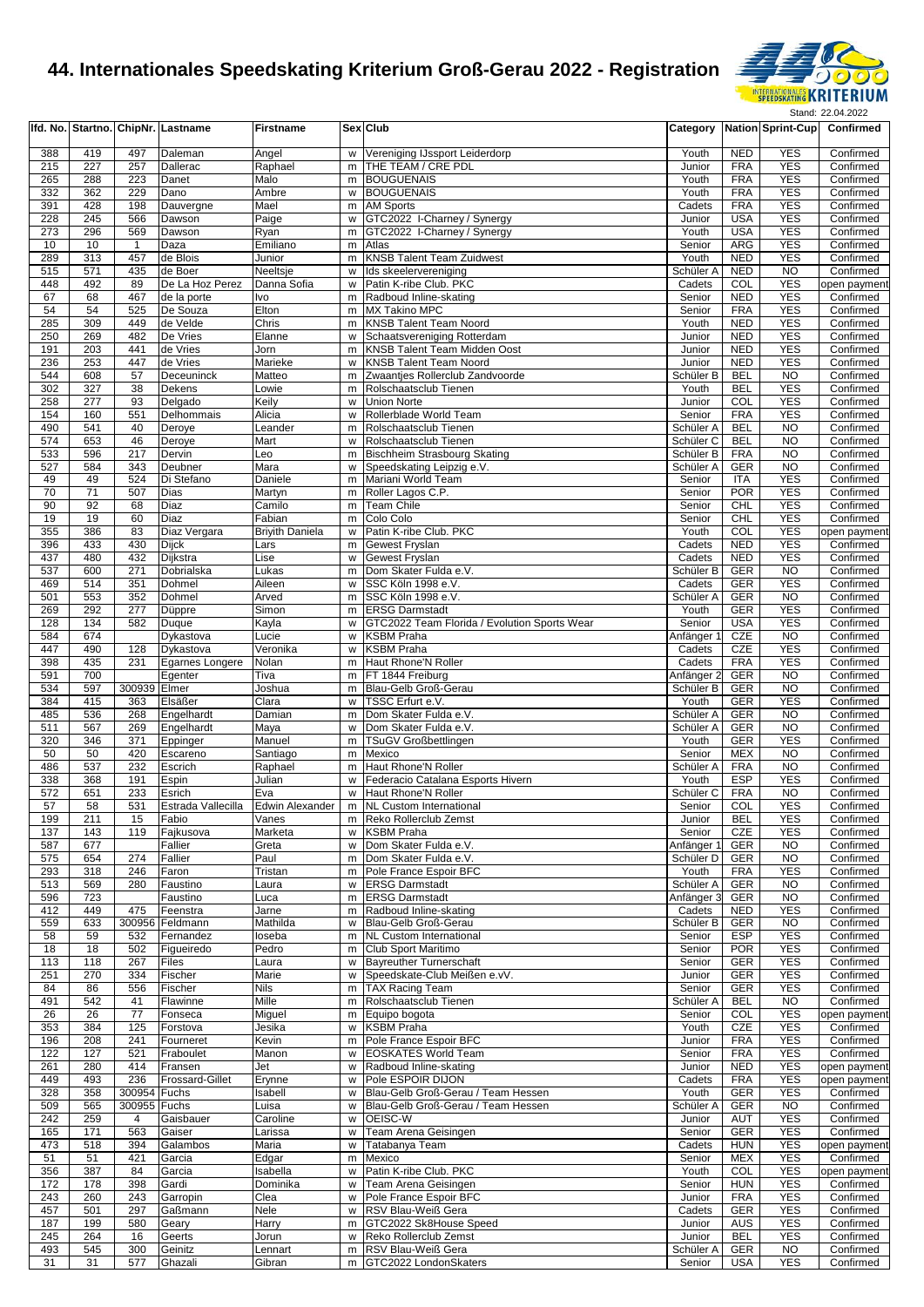

|            |            |              | Ifd. No. Startno. ChipNr. Lastname | <b>Firstname</b>        |        | Sex Club                                                                 |                                |                          | Category Nation Sprint-Cup | Confirmed                 |
|------------|------------|--------------|------------------------------------|-------------------------|--------|--------------------------------------------------------------------------|--------------------------------|--------------------------|----------------------------|---------------------------|
| 318        | 344        | 260          | Gicquel                            | Noa                     | m      | THE TEAM / CRE PDL                                                       | Youth                          | <b>FRA</b>               | <b>YES</b>                 | Confirmed                 |
| 274        | 297        | 572          | Gil                                | Daniel                  | m      | GTC2022 Astro Orlando                                                    | Youth                          | <b>USA</b>               | <b>YES</b>                 | Confirmed                 |
| 428        | 471        | 203          | Girona                             | Giuliana                | W      | Asphalte Roller Rixheim Wittenheim                                       | Cadets                         | <b>FRA</b>               | <b>YES</b>                 | Confirmed                 |
| 317        | 343        | 390          | Gödöny                             | Norbert                 | m      | Tatabanya Team                                                           | Youth                          | <b>HUN</b>               | <b>YES</b>                 | open payment              |
| 124        | 129        | 185          | Gonzalez                           | Luisa Maria             | W      | Federacio Catalana Esports Hivern                                        | Senior                         | <b>ESP</b>               | <b>YES</b>                 | Confirmed                 |
| 435        | 478        | 279          | Gottwein-Hopp                      | Mariesol                | w      | <b>ERSG Darmstadt</b>                                                    | Cadets                         | GER                      | <b>YES</b>                 | Confirmed                 |
| 205<br>373 | 217<br>404 | 479<br>333   | Groot<br>Grosche                   | <b>Bret</b><br>Michelle | m<br>w | RTC Midden<br>Speedskate-Club Meißen e.V.                                | Junior<br>Youth                | <b>NED</b><br>GER        | <b>YES</b><br><b>YES</b>   | Confirmed<br>Confirmed    |
| 87         | 89         | 560          | Gross                              | Flavio                  | m      | Team Arena Geisingen                                                     | Senior                         | SUI                      | <b>YES</b>                 | Confirmed                 |
| 75         | 76         | 511          | Gross                              | Leandro                 | m      | <b>RSC Liestal</b>                                                       | Senior                         | SUI                      | <b>YES</b>                 | Confirmed                 |
| 303        | 328        | 512          | Gross                              | Nevio                   | m      | <b>RSC Liestal</b>                                                       | Youth                          | <b>SUI</b>               | <b>YES</b>                 | Confirmed                 |
| 253        | 272        | 258          | <b>Guays Stutz</b>                 | Kassandra               | W      | THE TEAM / CRE PDL                                                       | Junior                         | <b>FRA</b>               | <b>YES</b>                 | Confirmed                 |
| 254        | 273        | 259          | Guenand                            | Camille                 | W      | THE TEAM / CRE PDL                                                       | Junior                         | <b>FRA</b>               | <b>YES</b>                 | Confirmed                 |
| 415        | 452        | 256          | Guioullier                         | Alexis                  | m      | RS Marigne Peuton                                                        | Cadets                         | <b>FRA</b>               | <b>YES</b>                 | Confirmed                 |
| 374        | 405        | 337          | Günsch                             | Lina Sara               | W      | Speedskating Arnstadt e.V                                                | Youth                          | GER                      | <b>YES</b>                 | Confirmed                 |
| 467<br>567 | 512<br>646 | 347<br>518   | Güntter<br>Gurk                    | Sofia<br>Amelie         | W<br>W | <b>SSC Heilbronn</b><br>Arena Geisingen inlineSport e.V.                 | Cadets<br>Schüler <sub>C</sub> | <b>GER</b><br>GER        | <b>YES</b><br><b>NO</b>    | Confirmed<br>Confirmed    |
| 266        | 289        | 224          | Guyomarc H                         | Noe                     | m      | <b>BOUGUENAIS</b>                                                        | Youth                          | <b>FRA</b>               | <b>YES</b>                 | Confirmed                 |
| 95         | 97         | 194          | Guzman                             | Jhoan                   | m      | Team Junk                                                                | Senior                         | <b>ESP</b>               | <b>YES</b>                 | Confirmed                 |
| 440        | 483        | 286          | Hackel                             | Greta                   | W      | Hallescher ISC                                                           | Cadets                         | <b>GER</b>               | <b>YES</b>                 | Confirmed                 |
| 260        | 279        | 374          | Hadzizulfic                        | Lea                     | W      | TSV Bernhausen e.V.                                                      | Junior                         | <b>GER</b>               | <b>YES</b>                 | open payment              |
| 452        | 496        | 23           | Haemels                            | Lotte                   | W      | Reko Rollerclub Zemst                                                    | Cadets                         | <b>BEL</b>               | <b>YES</b>                 | Confirmed                 |
| 360        | 391        | 19           | Haemels                            | Merel                   | w      | Reko Rollerclub Zemst                                                    | Youth                          | <b>BEL</b>               | <b>YES</b>                 | Confirmed                 |
| 286        | 310        | 450          | Haitjema                           | Jarno                   | m      | <b>KNSB Talent Team Noord</b>                                            | Youth<br>Cadets                | <b>NED</b>               | <b>YES</b><br><b>YES</b>   | Confirmed                 |
| 429<br>276 | 472<br>299 | 204<br>581   | Haj<br>Hale                        | Jihad<br>Ashton         | W<br>m | Asphalte Roller Rixheim Wittenheim<br>GTC2022 Star Skate Speed           | Youth                          | <b>FRA</b><br><b>USA</b> | <b>YES</b>                 | Confirmed<br>Confirmed    |
| 369        | 400        | 322          | Hänsel                             | Kira                    | W      | <b>SC DHfK Leipzig</b>                                                   | Youth                          | <b>GER</b>               | <b>YES</b>                 | Confirmed                 |
| 343        | 373        | 157          | Hansen                             | Nanna Ahlmann           | W      | Inline Team Denmark                                                      | Youth                          | <b>DEN</b>               | <b>YES</b>                 | Confirmed                 |
| 345        | 375        | 105          | Hanzelkova                         | Viktorie                | w      | <b>IN-LINE VESELI</b>                                                    | Youth                          | <b>CZE</b>               | <b>YES</b>                 | Confirmed                 |
| 130        | 136        | 149          | Haugaard                           | Marie                   | W      | Inline Team Denmark                                                      | Senior                         | <b>DEN</b>               | <b>YES</b>                 | open payment              |
| 85         | 87         | 557          | Hecht                              | Tobias                  | m      | <b>TAX Racing Team</b>                                                   | Senior                         | <b>GER</b>               | <b>YES</b>                 | Confirmed                 |
| 464        | 509        | 339          | Heinz                              | Felicitas-Sophie        | w      | Speedskating Arnstadt e.V                                                | Cadets                         | GER                      | <b>YES</b>                 | Confirmed                 |
| 593        | 720        |              | Helbich                            | Pia                     | W      | Blau-Gelb Groß-Gerau                                                     | Anfänger 3                     | <b>GER</b>               | <b>NO</b>                  | Confirmed                 |
| 594<br>44  | 721<br>44  | 443          | Helbich<br>Hempenius               | Sophie<br>Jelmar        | W<br>m | Blau-Gelb Groß-Gerau<br><b>KNSB Talent Team Noord</b>                    | Anfänger 3<br>Senior           | <b>GER</b><br><b>NED</b> | NO<br><b>YES</b>           | Confirmed<br>Confirmed    |
| 334        | 364        | 504          | Henriques                          | Francisca               | w      | Club Sport Maritimo                                                      | Youth                          | <b>POR</b>               | <b>YES</b>                 | Confirmed                 |
| 577        | 660        | 300950       | Heyne                              | Clara                   | W      | Blau-Gelb Groß-Gerau                                                     | Schüler D                      | GER                      | <b>NO</b>                  | Confirmed                 |
| 546        | 616        | 300943 Heyne |                                    | Leony                   | W      | Blau-Gelb Groß-Gerau                                                     | Schüler B                      | <b>GER</b>               | <b>NO</b>                  | Confirmed                 |
| 235        | 252        | 3            | Hickford                           | Asha                    | w      | Kairos Team                                                              | Junior                         | <b>AUS</b>               | <b>YES</b>                 | Confirmed                 |
| 476        | 521        | 360          | Hildebrandt                        | Inka                    | W      | <b>TSG Aufbau Union Dessau</b>                                           | Cadets                         | <b>GER</b>               | <b>YES</b>                 | Confirmed                 |
| 582        | 672        |              | Hoenig                             | Elisa                   | W      | FT 1844 Freiburg                                                         | Anfänger 1                     | <b>GER</b>               | NO                         | Confirmed                 |
| 524        | 580        | 325          | Hoffmann                           | Leni                    | W      | <b>SCC Skating Berlin</b>                                                | Schüler A                      | GER                      | <b>NO</b>                  | Confirmed                 |
| 397        | 434        | 285          | Hoffmann                           | Nino                    | m      | Hallescher ISC                                                           | Cadets                         | <b>GER</b>               | <b>YES</b>                 | Confirmed                 |
| 324<br>430 | 354<br>473 | 202<br>205   | Hoffmann<br>Hoffmann               | Lea<br>Loona            | w<br>W | Asphalte Roller Rixheim Wittenheim<br>Asphalte Roller Rixheim Wittenheim | Youth<br>Cadets                | <b>FRA</b><br><b>FRA</b> | <b>YES</b><br><b>YES</b>   | Confirmed<br>Confirmed    |
| 151        | 157        | 547          | Hofmann                            | Josie                   | W      | Powerslide/Matter racing                                                 | Senior                         | <b>GER</b>               | <b>YES</b>                 | Confirmed                 |
| 399        | 436        | 159          | Hojmark Thiessen Noah              |                         | m      | Inline Team Denmark                                                      | Cadets                         | <b>DEN</b>               | <b>YES</b>                 | Confirmed                 |
| 488        | 539        | 129          | Holubec                            | David                   | m      | <b>KSBM Praha</b>                                                        | Schüler A                      | CZE                      | <b>NO</b>                  | open payment              |
| 514        | 570        | 281          | Hopp                               | Sophia                  | W      | <b>ERSG Darmstadt</b>                                                    | Schüler A                      | <b>GER</b>               | <b>NO</b>                  | Confirmed                 |
| 190        | 202        | 102          | Horak                              | Jan                     | m      | <b>IN-LINE VESELI</b>                                                    | Junior                         | CZE                      | <b>YES</b>                 | Confirmed                 |
| 277        | 300        | 154          | Hornbak                            | Marius                  | m      | <b>Inline Team Denmark</b>                                               | Youth                          | <b>DEN</b>               | <b>YES</b>                 | Confirmed                 |
| 460        | 505        | 140          | Hradecka                           | Barbora                 |        | w Sokol Bochovice II                                                     | Cadets                         | CZE                      | <b>YES</b>                 | Confirmed                 |
| 372<br>487 | 403<br>538 | 139<br>110   | Hradecka<br>Hradsky                | Tereza<br>David         | W<br>m | Sokol Bochovice II<br><b>KSB Benatky</b>                                 | Youth<br>Schüler A             | CZE<br>CZE               | <b>YES</b><br><b>NO</b>    | Confirmed<br>Confirmed    |
| 133        | 139        | 411          | Huerta                             | Carolina                | W      | Jalisco Elite Samurai                                                    | Senior                         | <b>MEX</b>               | <b>YES</b>                 | open payment              |
| 134        | 140        | 444          | Huls                               | Fleur                   | W      | <b>KNSB Talent Team Noord</b>                                            | Senior                         | <b>NED</b>               | <b>YES</b>                 | Confirmed                 |
| 173        | 179        | 399          | Hunyadi                            | Anna Laura              | w      | Tornado Team                                                             | Senior                         | <b>HUN</b>               | <b>YES</b>                 | Confirmed                 |
| 6          | 6          | 195          | Imenez                             | Alexis                  | m      | <b>ACS World Team</b>                                                    | Senior                         | <b>FRA</b>               | <b>YES</b>                 | Confirmed                 |
| 114        | 119        | 300926       | Imhof                              | Leonie                  | W      | Blau-Gelb Groß-Gerau                                                     | Senior                         | <b>GER</b>               | <b>YES</b>                 | Confirmed                 |
| 450        | 494        | 237          | Javez                              | Yse                     | W      | Pole ESPOIR DIJON                                                        | Cadets                         | <b>FRA</b>               | <b>YES</b>                 | open payment              |
| 278        | 301        | 155          | Jeppesen                           | <b>Magnus Normann</b>   | m      | Inline Team Denmark                                                      | Youth                          | <b>DEN</b>               | <b>YES</b>                 | Confirmed                 |
| 497<br>306 | 549<br>331 | 136<br>131   | Jilek<br>Jilek                     | Filip<br>Metodej        |        | m RTS Praha<br>m RTS Praha                                               | Schüler A<br>Youth             | CZE<br>CZE               | <b>NO</b><br><b>YES</b>    | Confirmed<br>Confirmed    |
| 357        | 388        | 85           | Jimenez Atencia                    | Cher                    | w      | Patin K-ribe Club. PKC                                                   | Youth                          | COL                      | <b>YES</b>                 | open payment              |
| 181        | 192        | 174          | Jimenez Querencia Alejandro        |                         | m      | Club Patin Velocidad Rivas                                               | Junior                         | <b>ESP</b>               | <b>YES</b>                 | Confirmed                 |
| 34         | 34         | 143          | Johansen                           | Nikolai Bjorklund       | m      | Inline Team Denmark                                                      | Senior                         | <b>DEN</b>               | <b>YES</b>                 | Confirmed                 |
| 35         | 35         | 144          | Johansen                           | Sebastian Bjorklur      | m      | <b>Inline Team Denmark</b>                                               | Senior                         | <b>DEN</b>               | <b>YES</b>                 | Confirmed                 |
| 421        | 458        | 392          | Jonas                              | Daniel                  | m I    | Tatabanya Team                                                           | Cadets                         | <b>HUN</b>               | <b>YES</b>                 | open payment              |
| 36         | 36         | 145          | Jorgensen                          | Meik Heise              | m      | Inline Team Denmark                                                      | Senior                         | <b>DEN</b>               | <b>YES</b>                 | Confirmed                 |
| 333        | 363        | 230          | Julou                              | Maiwenn                 | W      | <b>BOUGUENAIS</b>                                                        | Youth                          | <b>FRA</b>               | <b>YES</b>                 | Confirmed                 |
| 323<br>96  | 353<br>98  | 516<br>400   | Kaiser                             | Katja                   | W      | Arena Geisingen inlineSport e.V.                                         | Youth                          | <b>GER</b><br><b>IND</b> | <b>YES</b><br><b>YES</b>   | Confirmed<br>Confirmed    |
| 404        | 441        | 106          | Kamble                             | Siddhant<br>Vaclav      | m      | Team Solaris<br><b>KSB Benatky</b>                                       | Senior<br>Cadets               | CZE                      | <b>YES</b>                 | Confirmed                 |
| 214        | 226        | 357          | Kamensky<br>Kampfenkel             | Finn Bjarne             | m<br>m | Team Redvil Racer / TSG Aufbau Union Dessau                              | Junior                         | <b>GER</b>               | <b>YES</b>                 | Confirmed                 |
| 417        | 454        | 405          | Karanja                            | Charleslet              | m      | Skate Dream Africa                                                       | Cadets                         | <b>KEN</b>               | <b>YES</b>                 | open payment              |
| 198        | 210        | 469          | Kee                                | Bas                     | m      | Radboud Inline-skating                                                   | Junior                         | <b>NED</b>               | <b>YES</b>                 | Confirmed                 |
| 297        | 322        | 472          | Kee                                | Tim                     | m      | Radboud Inline-skating                                                   | Youth                          | <b>NED</b>               | <b>YES</b>                 | Confirmed                 |
| 217        | 229        | 373          | Keitel                             | Jakob                   | m      | TSV Bernhausen e.V.                                                      | Junior                         | GER                      | <b>YES</b>                 | Confirmed                 |
| 590        | 680        |              | Kettner                            | Karolin                 | w      |                                                                          | Anfänger 1                     | <b>GER</b>               | <b>NO</b>                  | confirmed                 |
| 211        | 223        | 350          | Kieser                             | Sebastian               | m      | SSC Köln 1998 e.V.                                                       | Junior                         | <b>GER</b>               | <b>YES</b>                 | Confirmed                 |
| 304        | 329        | 292          | Kloninger                          | Joel                    | m      | RSV Blau-Weiß Gera                                                       | Youth                          | <b>GER</b>               | <b>YES</b>                 | Confirmed                 |
| 566<br>597 | 641<br>724 | 477          | Kloninger<br>Kloos                 | Rafael<br>Louisa        | m      | RSV Blau-Weiß Gera<br>w Blau-Gelb Groß-Gerau                             | Schüler C<br>Anfänger 3        | <b>DEN</b><br><b>GER</b> | NO<br><b>NO</b>            | open payment<br>Confirmed |
| 209        | 221        | 346          | Klotz                              | Marvin                  | m      | <b>SSC Heilbronn</b>                                                     | Junior                         | <b>GER</b>               | <b>YES</b>                 | Confirmed                 |
| 321        | 351        | 425          | Koelewijn                          | Maaike                  | w      | AIJV                                                                     | Youth                          | <b>NED</b>               | <b>YES</b>                 | Confirmed                 |
| 583        | 673        |              | Kohler                             | Maxim                   |        | m FT 1844 Freiburg                                                       | Anfänger 1                     | GER                      | <b>NO</b>                  | Confirmed                 |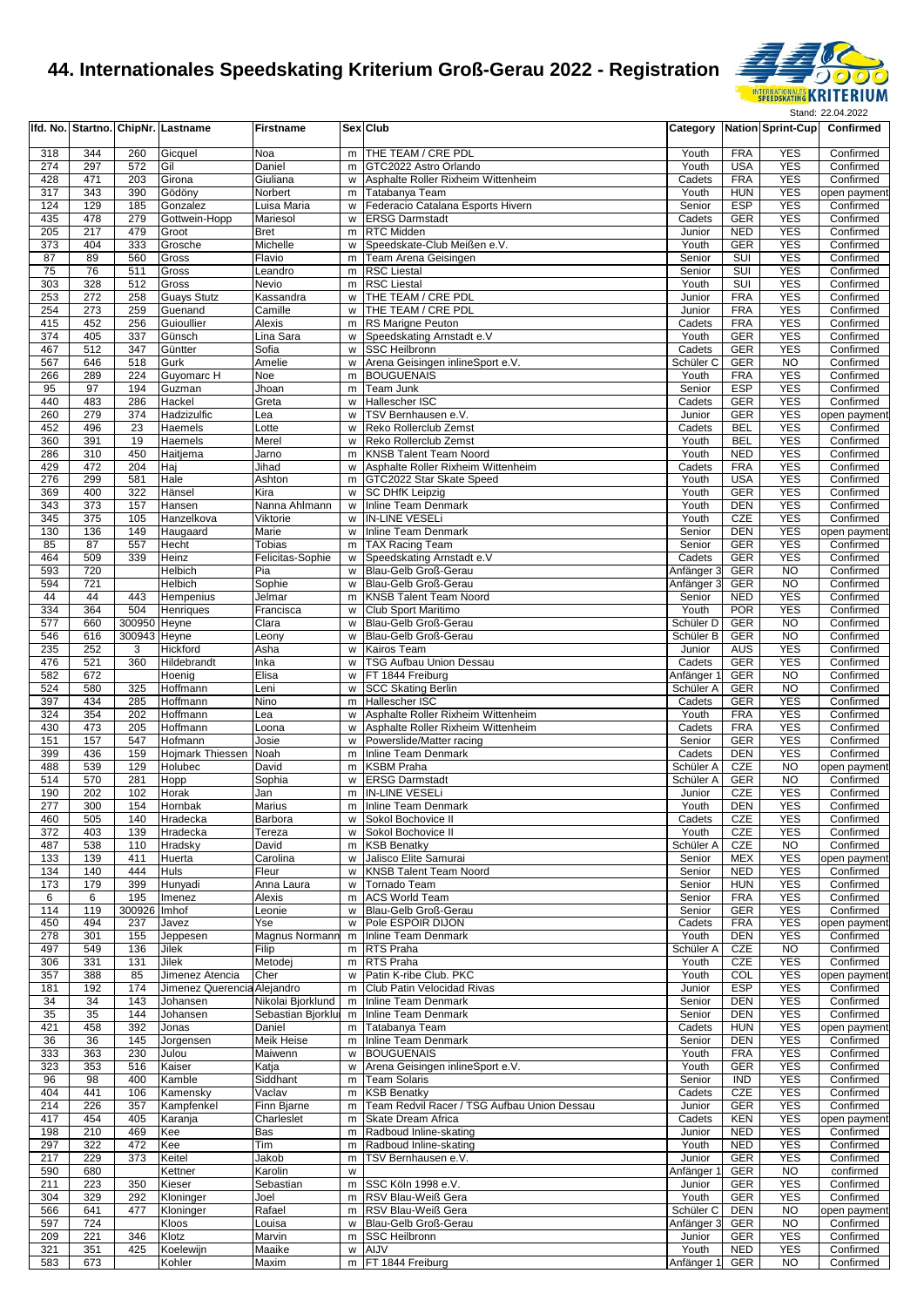

|            |            |                  | Ifd. No.   Startno.  ChipNr.   Lastname | <b>Firstname</b>   |          | <b>Sex Club</b>                                            |                                   |                          | Category   Nation Sprint-Cup | Confirmed                 |
|------------|------------|------------------|-----------------------------------------|--------------------|----------|------------------------------------------------------------|-----------------------------------|--------------------------|------------------------------|---------------------------|
| 249        | 268        | 481              | Koot                                    | Patricia           |          | w RTC Zuid West Inline                                     | Junior                            | <b>NED</b>               | <b>YES</b>                   | Confirmed                 |
| 131        | 137        | 101              | Korvasova                               | Lucie              | w        | <b>IN-LINE VESELI</b>                                      | Senior                            | <b>CZE</b>               | <b>YES</b>                   | Confirmed                 |
| 441        | 484        | 380              | Kosa                                    | Dina               | w        | Hodmezövasarhelv                                           | Cadets                            | <b>HUN</b>               | <b>YES</b>                   | open payment              |
| 237        | 254        | 448              | Koster                                  | Dinly              | w        | <b>KNSB Talent Team Noord</b>                              | Junior                            | <b>NED</b>               | <b>YES</b>                   | Confirmed                 |
| 256        | 275        | 370              | Kotz                                    | Saskia             | w        | <b>TSuGV Großbettlingen</b>                                | Junior                            | <b>GER</b>               | <b>YES</b>                   | Confirmed                 |
| 280<br>474 | 303<br>519 | 103<br>395       | Kovarik<br>Kovats                       | Jakub<br>Kinga     | m        | <b>IN-LINE VESELi</b><br>w Tatabanya Team                  | Youth<br>Cadets                   | CZE<br><b>HUN</b>        | <b>YES</b><br><b>YES</b>     | Confirmed<br>open payment |
| 459        | 503        | 135              | Kratochvilova                           | Pavla              | w        | RTS Praha                                                  | Cadets                            | CZE                      | <b>YES</b>                   | Confirmed                 |
| 418        | 455        | 10               | Krojer                                  | Daniel             | m        | <b>STU Eisenstadt</b>                                      | Cadets                            | <b>AUT</b>               | <b>YES</b>                   | Confirmed                 |
| 62         | 63         | $\overline{7}$   | Kromoser                                | Christian          | m        | <b>ÖISC-Burgenland - Aowheels</b>                          | Senior                            | AUT                      | <b>YES</b>                   | Confirmed                 |
| 465        | 510        | 340              | Krüger                                  | Amelie             |          | w Speedskating Arnstadt e.V                                | Cadets                            | <b>GER</b>               | <b>YES</b>                   | Confirmed                 |
| 557        | 628        | 355              | Kubik                                   | Karolina           |          | w SV Flaeming-Skate e.V.                                   | Schüler B                         | <b>GER</b>               | <b>NO</b>                    | Confirmed                 |
| 419        | 456        | 354              | Kubik                                   | Niklas             |          | m SV Flaeming-Skate e.V.                                   | Cadets                            | <b>GER</b>               | <b>YES</b>                   | Confirmed                 |
| 212        | 224        | 353              | Kubik                                   | Tim                |          | m SV Flaeming-Skate e.V.                                   | Junior                            | <b>GER</b>               | <b>YES</b>                   | Confirmed                 |
| 578<br>570 | 661<br>649 | 300951<br>300948 | Kujat<br>Kujat                          | Jara<br>Senja      | W<br>w   | Blau-Gelb Groß-Gerau<br>Blau-Gelb Groß-Gerau               | Schüler D<br>Schüler <sub>C</sub> | <b>GER</b><br><b>GER</b> | <b>NO</b><br><b>NO</b>       | Confirmed<br>Confirmed    |
| 416        | 453        | 296              | Kundisch                                | Colin              | m        | RSV Blau-Weiß Gera                                         | Cadets                            | <b>GER</b>               | <b>YES</b>                   | Confirmed                 |
| 444        | 487        | 510              | Kurth                                   | Manisha            | w        | Inline Club Mittelland                                     | Cadets                            | SUI                      | <b>YES</b>                   | Confirmed                 |
| 24         | 24         | 429              | Kwant                                   | Remon              | m        | <b>DoubleFF</b>                                            | Senior                            | <b>NED</b>               | <b>YES</b>                   | Confirmed                 |
| 505        | 561        | 209              | Lacotte                                 | Louise             | w        | Asphalte Roller Rixheim Wittenheim                         | Schüler A                         | <b>FRA</b>               | N <sub>O</sub>               | Confirmed                 |
| 335        | 365        | 505              | Ladeira                                 | Leonor             | w        | Club Sport Maritimo                                        | Youth                             | <b>POR</b>               | <b>YES</b>                   | Confirmed                 |
| 461        | 506        | 335              | Langerfeld                              | Llese              | w        | Speedskate-Club Meißen e.vV.                               | Cadets                            | <b>GER</b>               | <b>YES</b>                   | Confirmed                 |
| 445        | 488        | 163              | Lau                                     | Luna-Marie         | w        | <b>Inline Team Denmark</b>                                 | Cadets                            | <b>DEN</b>               | <b>YES</b>                   | Confirmed                 |
| 598<br>148 | 725<br>154 | 252              | Lauer<br>Le Guennec                     | Ole Matti<br>Enora | m<br>w   | <b>Turbine Halle</b><br>Pole France Roller                 | Anfänger 3<br>Senior              | <b>GER</b><br><b>FRA</b> | <b>NO</b><br><b>NO</b>       | Confirmed<br>Confirmed    |
| 262        | 285        | 210              | Le Tilly                                | Paul               | m        | <b>Association Sportive Toutes Aides</b>                   | Youth                             | <b>FRA</b>               | <b>YES</b>                   | Confirmed                 |
| 532        | 589        | 55               | Lebluy                                  | Elise              | w        | Zwaantjes Rollerclub Zandvoorde                            | Schüler A                         | <b>BEL</b>               | <b>NO</b>                    | Confirmed                 |
| 71         | 72         | 254              | Lecomte                                 | Kyle               | m        | Roller Provence Mediterranee                               | Senior                            | <b>FRA</b>               | <b>YES</b>                   | Confirmed                 |
| 362        | 393        | 35               | Leemans                                 | Louka              | w        | Rolschaatsclub Heverlee                                    | Youth                             | <b>BEL</b>               | <b>YES</b>                   | Confirmed                 |
| 14         | 14         | 520              | Lehnertz                                | Timo               | m        | <b>BONT Skate</b>                                          | Senior                            | <b>GER</b>               | <b>YES</b>                   | Confirmed                 |
| 411        | 448        | 249              | Lenglin                                 | Paul               | m        | Pole France Espoir BFC                                     | Cadets                            | <b>FRA</b>               | <b>YES</b>                   | Confirmed                 |
| 141        | 147        | 424              | Letelier                                | Valentina          | W        | Mexico                                                     | Senior                            | <b>MEX</b>               | <b>NO</b><br><b>YES</b>      | Confirmed                 |
| 453<br>231 | 497<br>248 | 24<br>152        | Leyers<br>Lindenskov                    | Noor<br>Natascha   | w<br>w   | Reko Rollerclub Zemst<br><b>Inline Team Denmark</b>        | Cadets<br>Junior                  | <b>BEL</b><br><b>DEN</b> | <b>YES</b>                   | Confirmed<br>Confirmed    |
| 37         | 37         | 146              | Lindenskov                              | Oliver             | m        | <b>Inline Team Denmark</b>                                 | Senior                            | <b>DEN</b>               | <b>YES</b>                   | Confirmed                 |
| 104        | 106        | 49               | Lippens                                 | <b>Brecht</b>      | m        | Zwaantjes Rollerclub Zandvoorde                            | Senior                            | <b>BEL</b>               | <b>YES</b>                   | Confirmed                 |
| 225        | 242        | 180              | Llop                                    | Hannah             | w        | <b>CPV EL PRAT</b>                                         | Junior                            | <b>ESP</b>               | <b>YES</b>                   | open payment              |
| 29         | 29         | 182              | Llop                                    | Nil                | m        | Federacio Catalana Esports Hivern                          | Senior                            | <b>ESP</b>               | <b>YES</b>                   | Confirmed                 |
| 138        | 144        | 120              | Lokvencova                              | Andrea             | w        | <b>KSBM Praha</b>                                          | Senior                            | CZE                      | <b>YES</b>                   | Confirmed                 |
| 63         | 64         | 401              | Lorello                                 | Riccardo           | m        | Pattinaggio Bellusco                                       | Senior                            | <b>ITA</b>               | <b>NO</b>                    | Confirmed                 |
| 506        | 562        | 300936           | Lübken                                  | Amelie             | w        | Blau-Gelb Groß-Gerau                                       | Schüler A                         | <b>GER</b>               | <b>NO</b>                    | Confirmed                 |
| 579        | 662        | 300952           | Lübken                                  | Charlotte          | w        | Blau-Gelb Groß-Gerau                                       | Schüler D                         | <b>GER</b>               | <b>NO</b><br><b>YES</b>      | Confirmed                 |
| 155<br>525 | 161<br>581 | 552<br>326       | Luciani<br>Lukas                        | Veronica<br>Lyann  | w<br>w   | Rollerblade World Team<br><b>SCC</b> Skating Berlin        | Senior<br>Schüler A               | <b>ITA</b><br><b>GER</b> | <b>NO</b>                    | Confirmed<br>Confirmed    |
| 585        | 675        |                  | Lukas                                   | Mara               | W        | Blau-Gelb Groß-Gerau                                       | Anfänger 1                        | <b>GER</b>               | <b>NO</b>                    | Confirmed                 |
| 232        | 249        | 153              | Lundsted                                | Dicte R.           | w        | <b>Inline Team Denmark</b>                                 | Junior                            | <b>DEN</b>               | <b>YES</b>                   | Confirmed                 |
| 400        | 437        | 160              | Lundsted                                | Theis R            | m        | Inline Team Denmark                                        | Cadets                            | <b>DEN</b>               | <b>YES</b>                   | Confirmed                 |
| 565        | 640        | 164              | Ma                                      | Felix Yingqi       |          | m Rulnord                                                  | Schüler C                         | <b>DEN</b>               | <b>NO</b>                    | Confirmed                 |
| 543        | 607        | 171              | Ma                                      | Kasper Chenging    | m        | <b>Talent Team Denmark</b>                                 | Schüler B                         | <b>DEN</b>               | <b>NO</b>                    | Confirmed                 |
| 344        | 374        | 158              | Madsen                                  | Sarah              | W        | <b>Inline Team Denmark</b>                                 | Youth                             | <b>DEN</b>               | <b>YES</b>                   | Confirmed                 |
| 479        | 530        | 214              | Mahylo                                  | Agbi Awume         | m        | <b>Bischheim Strasbourg Skating</b>                        | Schüler A                         | <b>FRA</b>               | <b>NO</b>                    | open payment              |
| 427<br>45  | 470<br>45  | 517<br>117       | Majewska<br>Malecek                     | Lena<br>Erik       |          | w Arena Geisingen inlineSport e.V.<br>m KSBM Praha         | Cadets<br>Senior                  | <b>GER</b><br>CZE        | <b>YES</b><br><b>YES</b>     | Confirmed<br>Confirmed    |
| 193        | 205        | 121              | Malecek                                 | Patrik             | m        | <b>KSBM Praha</b>                                          | Junior                            | CZE                      | <b>YES</b>                   | Confirmed                 |
| 454        | 498        | 25               | Malu                                    | Louise             | w        | Reko Rollerclub Zemst                                      | Cadets                            | <b>BEL</b>               | <b>YES</b>                   | Confirmed                 |
| 361        | 392        | 20               | Malu                                    | Marie              | w        | Reko Rollerclub Zemst                                      | Youth                             | <b>BEL</b>               | <b>YES</b>                   | Confirmed                 |
| 98         | 100        | 369              | Mammen                                  | Lorenz             |          | m   TSuGV Großbettlingen                                   | Senior                            | <b>GER</b>               | <b>YES</b>                   | Confirmed                 |
| 530        | 587        | 170              | Manthey                                 | Sinika             | w        | <b>Talent Team Denmark</b>                                 | Schüler A                         | <b>DEN</b>               | NO                           | Confirmed                 |
| 5          | 5          | 541              | Mantilla                                | Jacobo             | m        | Powerslide International Team                              | Senior                            | COL                      | <b>YES</b>                   | Confirmed                 |
| 431        | 474        | 206              | Marbacher                               | Lea                | w        | Asphalte Roller Rixheim Wittenheim                         | Cadets                            | <b>FRA</b>               | <b>YES</b>                   | Confirmed                 |
| 153<br>389 | 159<br>420 | 66<br>52         | Mariani<br>Marlein                      | Pamela<br>Caley    | w        | Renegados<br>w Zwaantjes Rollerclub Zandvoorde             | Senior<br>Youth                   | <b>CHL</b><br><b>BEL</b> | <b>NO</b><br><b>YES</b>      | open payment<br>Confirmed |
| 313        | 339        | 345              | Marosi                                  | Maurice            | m        | Speedteam Bodensee                                         | Youth                             | <b>GER</b>               | <b>YES</b>                   | Confirmed                 |
| 52         | 52         | 422              | Martinez                                | Jorge              |          | m Mexico                                                   | Senior                            | <b>MEX</b>               | <b>YES</b>                   | Confirmed                 |
| 120        | 125        | 178              | <b>Martinez Martin</b>                  | Noelia             | W        | CPV EL PRAT                                                | Senior                            | <b>ESP</b>               | <b>YES</b>                   | Confirmed                 |
| 38         | 38         | 147              | Mastrup                                 | Niclas             | m        | Inline Team Denmark                                        | Senior                            | <b>DEN</b>               | <b>YES</b>                   | Confirmed                 |
| 39         | 39         | 148              | Mastrup                                 | Sune               |          | m Inline Team Denmark                                      | Senior                            | <b>DEN</b>               | <b>YES</b>                   | Confirmed                 |
| 159        | 165        | 265              | Mcinerney                               | Lucy               |          | w Skate13 Racing Team                                      | Senior                            | <b>GBR</b>               | <b>YES</b>                   | Confirmed                 |
| 59         | 60         | 533              | Medard                                  | Indra              | m        | <b>NL Custom International</b>                             | Senior                            | <b>BEL</b>               | <b>YES</b>                   | Confirmed                 |
| 68<br>275  | 69<br>298  | 468<br>574       | Meijer<br>Melton                        | Bas<br>Jacob       | m        | m Radboud Inline-skating<br>GTC2022 Cadomotus Team Florida | Senior<br>Youth                   | <b>NED</b><br><b>USA</b> | <b>YES</b><br><b>YES</b>     | Confirmed<br>Confirmed    |
| 4          | 4          | 544              | Mende                                   | Jan Martin         |          | m Powerslide International Team                            | Senior                            | GER                      | <b>YES</b>                   | Confirmed                 |
| 287        | 311        | 451              | Metz                                    | Robin              |          | m KNSB Talent Team Noord                                   | Youth                             | <b>NED</b>               | <b>YES</b>                   | Confirmed                 |
| 375        | 406        | 9                | Mezgolits                               | Katharina          |          | w STU Eisenstadt                                           | Youth                             | AUT                      | <b>YES</b>                   | Confirmed                 |
| 46         | 46         | 459              | middelkoop                              | marc               | m        | <b>KTT Midden-Oost</b>                                     | Senior                            | <b>NED</b>               | <b>YES</b>                   | Confirmed                 |
| 482        | 533        | 300933 Militello |                                         | Nico               |          | m Blau-Gelb Groß-Gerau                                     | Schüler A                         | <b>GER</b>               | <b>NO</b>                    | Confirmed                 |
| 222        | 239        | 300953 Militello |                                         | Sarah              |          | w Blau-Gelb Groß-Gerau / Team Hessen                       | Junior                            | GER                      | <b>YES</b>                   | Confirmed                 |
| 216        | 228        | 358              | Milling                                 | Finn               |          | m   TSG Aufbau Union Dessau                                | Junior                            | GER                      | <b>YES</b>                   | Confirmed                 |
| 233        | 250        | 287              | Mittler                                 | Pia-Elisa          | W        | <b>ITanixs Racingteam</b>                                  | Junior                            | GER                      | <b>YES</b>                   | Confirmed                 |
| 121<br>592 | 126<br>701 | 179              | Modernell Sanchez Ariadna<br>Möhl       | Enzo               | w        | <b>CPV EL PRAT</b><br>m RSV Blau-Weiß Gera                 | Senior<br>Anfänger 2              | <b>ESP</b><br>GER        | <b>YES</b><br><b>NO</b>      | Confirmed<br>Confirmed    |
| 101        | 103        | 97               | Molina Valderrama Daniel Aaron          |                    |          | m Valle Oro Puro                                           | Senior                            | COL                      | <b>YES</b>                   | open payment              |
| 8          | 8          | 199              | Monnier                                 | Loan               |          | m Asphalte Roller Rixheim Wittenheim                       | Senior                            | <b>FRA</b>               | <b>YES</b>                   | Confirmed                 |
| 291        | 315        | 463              | Mooijman                                | Jan                |          | m KTT noord-west                                           | Youth                             | <b>NED</b>               | <b>YES</b>                   | Confirmed                 |
| 239        | 256        | 461              | Mooijman                                | Melissa            | w        | KTT noord-west                                             | Junior                            | <b>NED</b>               | <b>YES</b>                   | Confirmed                 |
| 346        | 376        | 415              | Mora Garduno                            | Sara Matilde       | <b>W</b> | Jalisco Elite Samurai                                      | Youth                             | MEX                      | <b>YES</b>                   | open payment              |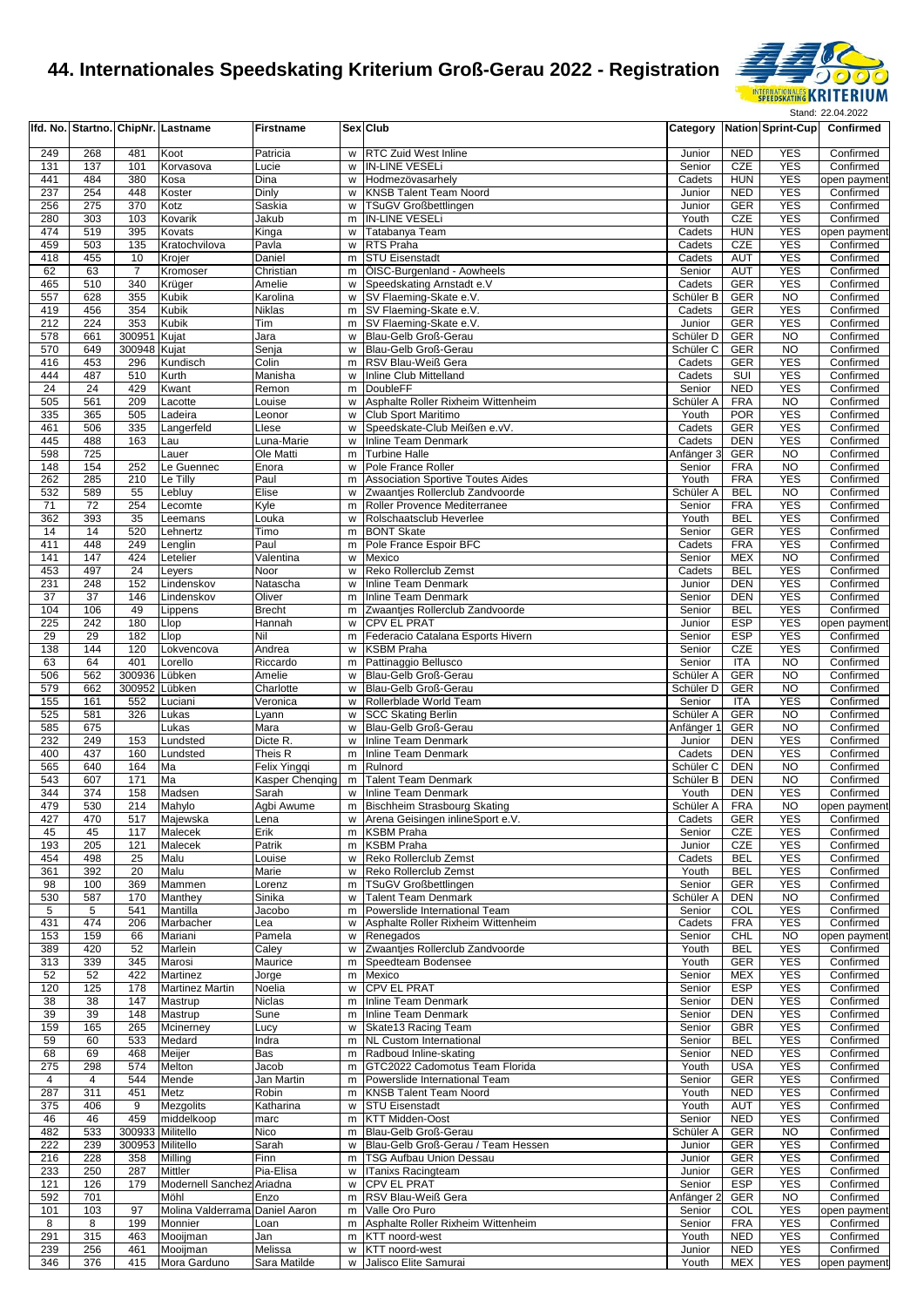

|                |            |              | Ifd. No. Startno. ChipNr. Lastname | <b>Firstname</b>         |        | <b>Sex Club</b>                                   |                      |                          |                          | Category Nation Sprint-Cup Confirmed |
|----------------|------------|--------------|------------------------------------|--------------------------|--------|---------------------------------------------------|----------------------|--------------------------|--------------------------|--------------------------------------|
| 20             | 20         | 61           |                                    |                          |        | m Colo Colo                                       | Senior               | <b>CHL</b>               | <b>YES</b>               | Confirmed                            |
| 182            | 193        | 175          | Morales Parra<br>Moran             | Jeremias Anto<br>Ignacio | m      | Club Patin Velocidad Rivas                        | Junior               | <b>ESP</b>               | <b>YES</b>               | Confirmed                            |
| 17             | 17         | 173          | Morell                             | David                    | m      | Ciudad del Turia                                  | Senior               | <b>ESP</b>               | <b>YES</b>               | open payment                         |
| 125            | 130        | 186          | Moreno                             | Teresa                   | W      | Federacio Catalana Esports Hivern                 | Senior               | <b>ESP</b>               | <b>YES</b>               | Confirmed                            |
| 475            | 520        | 396          | Morotz                             | Zsuzsanna                | w      | Tatabanya Team                                    | Cadets               | <b>HUN</b>               | <b>YES</b>               | open payment                         |
| 562            | 637        | 116          | Moroz                              | Nicolas                  | m      | <b>KSB Benatky</b>                                | Schüler <sub>C</sub> | <b>CZE</b>               | <b>NO</b>                | Confirmed                            |
| 550            | 620        | 115          | Morozova                           | Mia                      | w      | <b>KSB Benatky</b>                                | Schüler B            | CZE                      | N <sub>O</sub>           | Confirmed                            |
| 78             | 79         | 402          | Morris                             | Samuel                   | m      | Skate13                                           | Senior               | <b>ITA</b>               | <b>YES</b>               | Confirmed                            |
| 149            | 155        | 253          | Moulis                             | Chloe                    | w      | Pole France Roller                                | Senior               | <b>FRA</b>               | <b>YES</b>               | Confirmed                            |
| 405            | 442        | 107          | Muchka                             | Jan                      | m      | <b>KSB Benatky</b>                                | Cadets               | CZE                      | <b>YES</b>               | open payment                         |
| 221            | 238        | 300929       | <b>Muders</b>                      | Lilia                    | w      | Blau-Gelb Groß-Gerau                              | Junior               | <b>GER</b>               | <b>YES</b>               | Confirmed                            |
| 314            | 340        | 492          | Muhammad                           | Asif                     | m      | <b>SVO Oudewater</b>                              | Youth                | <b>NED</b>               | <b>YES</b>               | Confirmed                            |
| 363            | 394        | 36           | Mulder                             | Eline                    | W      | Rolschaatsclub Heverlee                           | Youth                | <b>BEL</b>               | <b>YES</b>               | Confirmed                            |
| 201            | 213        | 29           | Mulder                             | Tom                      | m      | Rolschaatsclub Heverlee                           | Junior               | <b>BEL</b>               | <b>YES</b>               | Confirmed                            |
| 581            | 671        |              | Müller                             | Leonie                   | w      | Dom Skater Fulda e.V.                             | Anfänger 1           | GER                      | <b>NO</b>                | Confirmed                            |
| 425            | 462        | 378          | Müller                             | Lorenz                   | m      | VfL Ulm                                           | Cadets               | GER                      | <b>NO</b>                | Confirmed                            |
| 106            | 108        | 407          | Muthiani Ssendege Geofrey          |                          | m      | Sprint Skating Club Kenya                         | Senior               | <b>KEN</b>               | <b>YES</b>               | open payment                         |
| 107            | 109        | 408          | Mututa Mwanthi                     | Andrew                   | m      | Sprint Skating Club Kenya                         | Senior               | <b>KEN</b>               | <b>YES</b>               | open payment                         |
| 240            | 257        | 462          | Narain                             | Lataesha                 | w      | KTT noord-west                                    | Junior               | <b>NED</b>               | <b>YES</b>               | Confirmed                            |
| 410            | 447        | 87           | Navarro                            | Jeronimo                 |        | m Patin K-ribe Club. PKC                          | Cadets               | COL                      | <b>NO</b>                | Confirmed                            |
| 517            | 573        | 112          | Nevrelova                          | Laura                    | w      | <b>KSB Benatky</b>                                | Schüler A            | CZE                      | <b>NO</b><br><b>YES</b>  | Confirmed                            |
| 350<br>80      | 381<br>81  | 455<br>484   | Nijboer<br>Nijenhuis               | Sophie<br>Glenn          | w<br>m | KNSB Talent Team Noord<br>Skeelerclub Oost Veluwe | Youth<br>Senior      | <b>NED</b><br><b>NED</b> | <b>YES</b>               | Confirmed<br>Confirmed               |
| 380            | 411        | 406          | Nilssen                            | Paula Ellen              |        | Team Kenya                                        | Youth                | <b>KEN</b>               | <b>YES</b>               |                                      |
| 259            | 278        | 100          | Nochez                             |                          | w      | Valle Oro Puro                                    | Junior               | <b>ELS</b>               | <b>YES</b>               | open payment                         |
| 229            | 246        | 571          | Nodarse                            | <b>Ivone</b><br>Paige    | w<br>w | GTC2022 ASTRO OMP                                 | Junior               | <b>USA</b>               | <b>YES</b>               | open payment<br>Confirmed            |
| 139            | 145        | 465          | Noordergraaf                       | Nikki                    | w      | <b>KTT Zuidwest Inline</b>                        | Senior               | <b>NED</b>               | <b>YES</b>               | Confirmed                            |
| 281            | 304        | 104          | Novacek                            | Ondrej                   | m      | <b>IN-LINE VESELi</b>                             | Youth                | CZE                      | <b>YES</b>               | Confirmed                            |
| 279            | 302        | 156          | Nube                               | Christoffer              | m      | <b>Inline Team Denmark</b>                        | Youth                | <b>DEN</b>               | <b>YES</b>               | Confirmed                            |
| 241            | 258        | 539          | Ohl                                | Leonie Florence          |        | w NL Custom International                         | Junior               | GER                      | <b>YES</b>               | Confirmed                            |
| 206            | 218        | 320          | Ohme                               | Tamino                   | m      | <b>SC DHfK Leipzig</b>                            | Junior               | GER                      | <b>YES</b>               | Confirmed                            |
| 244            | 261        | 244          | Omphalius                          | Mae                      | w      | Pole France Espoir BFC                            | Junior               | <b>FRA</b>               | <b>YES</b>               | Confirmed                            |
| 248            | 267        | 480          | Oosterwijk                         | Sanne                    | W      | <b>RTC Midden</b>                                 | Junior               | <b>NED</b>               | <b>YES</b>               | Confirmed                            |
| 403            | 440        | 419          | Ordonez                            | Jayden                   | m      | Jalisco Elite Samurai                             | Cadets               | <b>MEX</b>               | <b>YES</b>               | open payment                         |
| 127            | 133        | 575          | Orndorff                           | Erica                    | w      | GTC2022 Kitlab Fastforward                        | Senior               | <b>USA</b>               | <b>YES</b>               | Confirmed                            |
| 392            | 429        | 212          | Oster                              | Naël                     | m      | Bischheim Strasbourg Skating                      | Cadets               | <b>FRA</b>               | <b>NO</b>                | Confirmed                            |
| 480            | 531        | 215          | Oster                              | Sohan                    | m      | Bischheim Strasbourg Skating                      | Schüler A            | <b>FRA</b>               | N <sub>O</sub>           | Confirmed                            |
| 162            | 168        | 558          | Otto                               | Angelina                 | w      | <b>TAX Racing Team</b>                            | Senior               | GER                      | <b>YES</b>               | Confirmed                            |
| 522            | 578        | 304          | Otto                               | Josephine                | W      | RSV Blau-Weiß Gera                                | Schüler A            | <b>GER</b>               | <b>NO</b>                | Confirmed                            |
| 523            | 579        | 305          | Oussaifi                           | Mariem                   | W      | RSV Blau-Weiß Gera                                | Schüler A            | GER                      | <b>NO</b>                | Confirmed                            |
| 42             | 42         | 410          | Paez                               | Pedro Jose               | m      | Jalisco Elite Samurai                             | Senior               | <b>MEX</b>               | <b>YES</b>               | open payment                         |
| 53             | 53         | 423          | Paez Cuellar                       | Mike Alejandro           | m      | Mexico                                            | Senior               | <b>MEX</b>               | <b>YES</b>               | open payment                         |
| 379            | 410        | 391          | Palakovics                         | Fanni                    | W      | Tatabanya Team                                    | Youth                | <b>HUN</b>               | <b>YES</b>               | open payment                         |
| 385            | 416        | 364          | Panitz                             | <b>Collyn Lucyl</b>      | w      | TSSC Erfurt e.V.                                  | Youth                | <b>GER</b>               | <b>YES</b>               | Confirmed                            |
| 294            | 319        | 247          | Paquet                             | Charles                  | m      | Pole France Espoir BFC                            | Youth                | <b>FRA</b>               | <b>YES</b>               | Confirmed                            |
| 341            | 371        | 578          | Pasquarella                        | Gabriella                | w      | GTC2022 Simmons Racing Team Florida               | Youth                | <b>USA</b>               | <b>YES</b>               | Confirmed                            |
| 32             | 32         | 579          | Pasquarella                        | Michael                  | m      | GTC2022 Simmons Team Florida                      | Senior               | <b>USA</b>               | <b>YES</b>               | Confirmed                            |
| 336            | 366        | 65           | Pasten Le-fort                     | Catalina                 | W      | Colo Colo                                         | Youth                | <b>CHL</b>               | <b>YES</b>               | Confirmed                            |
| 74             | 75         | 550          | Pedicone                           | Doucelin                 | m      | Rollerblade World Team                            | Senior               | <b>FRA</b>               | <b>NO</b>                | open payment                         |
| 140            | 146        | 523          | Pedronno                           | Mathilde                 | w      | Mariani Skates                                    | Senior               | <b>FRA</b>               | <b>YES</b>               | Confirmed                            |
| 292            | 316        | 80<br>278    | Pena                               | Carlos                   | m      | Leopardos del sur<br>m ERSG Darmstadt             | Youth<br>Cadets      | COL<br>GER               | <b>YES</b><br><b>YES</b> | open payment                         |
| 394            | 431        |              | Pereira                            | Carlos                   |        |                                                   | Senior               |                          | <b>YES</b>               | Confirmed                            |
| 119<br>282     | 124<br>305 | 63<br>288    | Perez<br>Pescheck                  | Romina<br>Elias          |        | w Colo Colo<br>m   ITanixs Racingteam             | Youth                | CHL<br>GER               | <b>YES</b>               | Confirmed<br>Confirmed               |
| 535            | 598        | 300940 Petri |                                    | Damon                    |        | m Blau-Gelb Groß-Gerau                            | Schüler B            | GER                      | <b>NO</b>                | Confirmed                            |
| 483            | 534        | 300934 Petri |                                    | Jerome                   | m      | Blau-Gelb Groß-Gerau                              | Schüler A            | GER                      | <b>NO</b>                | Confirmed                            |
| 171            | 177        | 356          | Petry                              | Franziska                |        | w Team Redvil Racer / TSG Aufbau Union Dessau     | Senior               | <b>GER</b>               | <b>YES</b>               | Confirmed                            |
| 224            | 241        | 221          | Plouhinec                          | Aubane                   | w      | <b>BOUGUENAIS</b>                                 | Junior               | <b>FRA</b>               | <b>YES</b>               | Confirmed                            |
| 446            | 489        | 109          | Pnovska                            | Anna                     | w      | <b>KSB Benatky</b>                                | Cadets               | CZE                      | <b>YES</b>               | Confirmed                            |
| 518            | 574        | 113          | Pnovska                            | Julie                    |        | w KSB Benatky                                     | Schüler A            | CZE                      | <b>NO</b>                | Confirmed                            |
| 407            | 444        | 126          | Podlipsky                          | Jachym                   | m      | <b>KSBM Praha</b>                                 | Cadets               | CZE                      | <b>YES</b>               | Confirmed                            |
| 576            | 655        | 314          | Pofahl                             | Jonas                    | m      | RSV Blau-Weiß Gera                                | Schüler D            | GER                      | <b>NO</b>                | Confirmed                            |
| 563            | 638        | 312          | Pofahl                             | Noah                     | m      | RSV Blau-Weiß Gera                                | Schüler C            | <b>GER</b>               | <b>NO</b>                | Confirmed                            |
| 551            | 621        | 309          | Pollex                             | Emma                     | w      | RSV Blau-Weiß Gera                                | Schüler B            | GER                      | NO                       | Confirmed                            |
| 366            | 397        | 133          | Pracharova                         | Johana                   |        | w RTS Praha                                       | Youth                | CZE                      | <b>YES</b>               | Confirmed                            |
| 367            | 398        | 134          | Pracharova                         | Monika                   |        | w RTS Praha                                       | Youth                | CZE                      | <b>YES</b>               | Confirmed                            |
| 307            | 332        | 132          | Prochazka                          | Marek                    | m      | <b>RTS Praha</b>                                  | Youth                | CZE                      | <b>YES</b>               | Confirmed                            |
| 97             | 99         | 141          | Prokop                             | Michal                   | m      | <b>TEMPISH Heartbeat Inline</b>                   | Senior               | CZE                      | <b>YES</b>               | Confirmed                            |
| 83             | 85         | 555          | Pucklitzsch                        | Ron                      | m      | <b>Takino Germany</b>                             | Senior               | GER                      | <b>YES</b>               | Confirmed                            |
| 55             | 56         | 529          | Ramali                             | Etienne                  | m      | <b>NL Custom</b>                                  | Senior               | GER                      | <b>YES</b>               | Confirmed                            |
| 21             | 21         | 498          | Ramirez                            | Alexander                | m      | Coyote Inline                                     | Senior               | <b>PER</b>               | <b>YES</b>               | Confirmed                            |
| 91             | 93         | 69           | Ramirez                            | Hugo                     |        | m Team Chile                                      | Senior               | <b>CHL</b>               | <b>YES</b>               | open payment                         |
| 311            | 337        | 138          | Remes                              | Matej                    | m      | Sokol Bochovice II                                | Youth                | CZE                      | <b>YES</b>               | Confirmed                            |
| 337            | 367        | 282          | Remmert                            | Hannah                   | w      | <b>ERSG Darmstadt / Team Hessen</b>               | Youth                | GER                      | <b>YES</b>               | Confirmed                            |
| 267            | 290        | 225          | Remond                             | Matys                    | m      | <b>BOUGUENAIS</b>                                 | Youth                | <b>FRA</b>               | <b>YES</b>               | Confirmed                            |
| 146            | 152        | 238          | Rencker                            | Jeanne                   | w      | Pole France                                       | Senior               | <b>FRA</b>               | <b>YES</b>               | Confirmed                            |
| 252            | 271        | 384          | Ress                               | Lolita                   | w      | Szombathelyi Sportiskola                          | Junior               | <b>HUN</b>               | <b>YES</b>               | open payment                         |
| 257            | 276        | 377          | Reußner                            | Aliyah                   | W      | <b>Turbine Halle</b>                              | Junior               | GER                      | <b>YES</b>               | Confirmed                            |
| 255            | 274        | 362          | Reyer                              | Sina                     | w      | TSSC Erfurt e.V.<br>Rolschaatsclub Tienen         | Junior               | GER<br><b>BEL</b>        | <b>YES</b><br><b>YES</b> | Confirmed<br>Confirmed               |
| 414<br>183     | 451<br>194 | 39<br>176    | Reynaerts<br>Rezzonico Blanco      | Lukas<br>Alexander       | m<br>m | CLUB PATIN VELOCIDAD RIVAS                        | Schüler A<br>Junior  | <b>ESP</b>               | <b>YES</b>               | Confirmed                            |
| 552            | 622        | 310          | Richter                            | Marina                   | w      | RSV Blau-Weiß Gera                                | Schüler B            | <b>GER</b>               | <b>NO</b>                | Confirmed                            |
| 12             | 12         | 76           | Rico                               | Mateo                    |        | m Bogota Elite                                    | Senior               | COL                      | <b>YES</b>               | Confirmed                            |
| $\overline{7}$ | 7          | 197          | Ridolfi                            | Thomas                   |        | m AM Sports                                       | Senior               | <b>FRA</b>               | <b>YES</b>               | Confirmed                            |
| 238            | 255        | 123          | Rihova                             | Veronika                 |        | w KSBM Praha                                      | Junior               | CZE                      | <b>YES</b>               | Confirmed                            |
| 3              | 3          | 543          | Rijhnen                            | Felix                    |        | m Powerslide International Team                   | Senior               | <b>GER</b>               | <b>YES</b>               | Confirmed                            |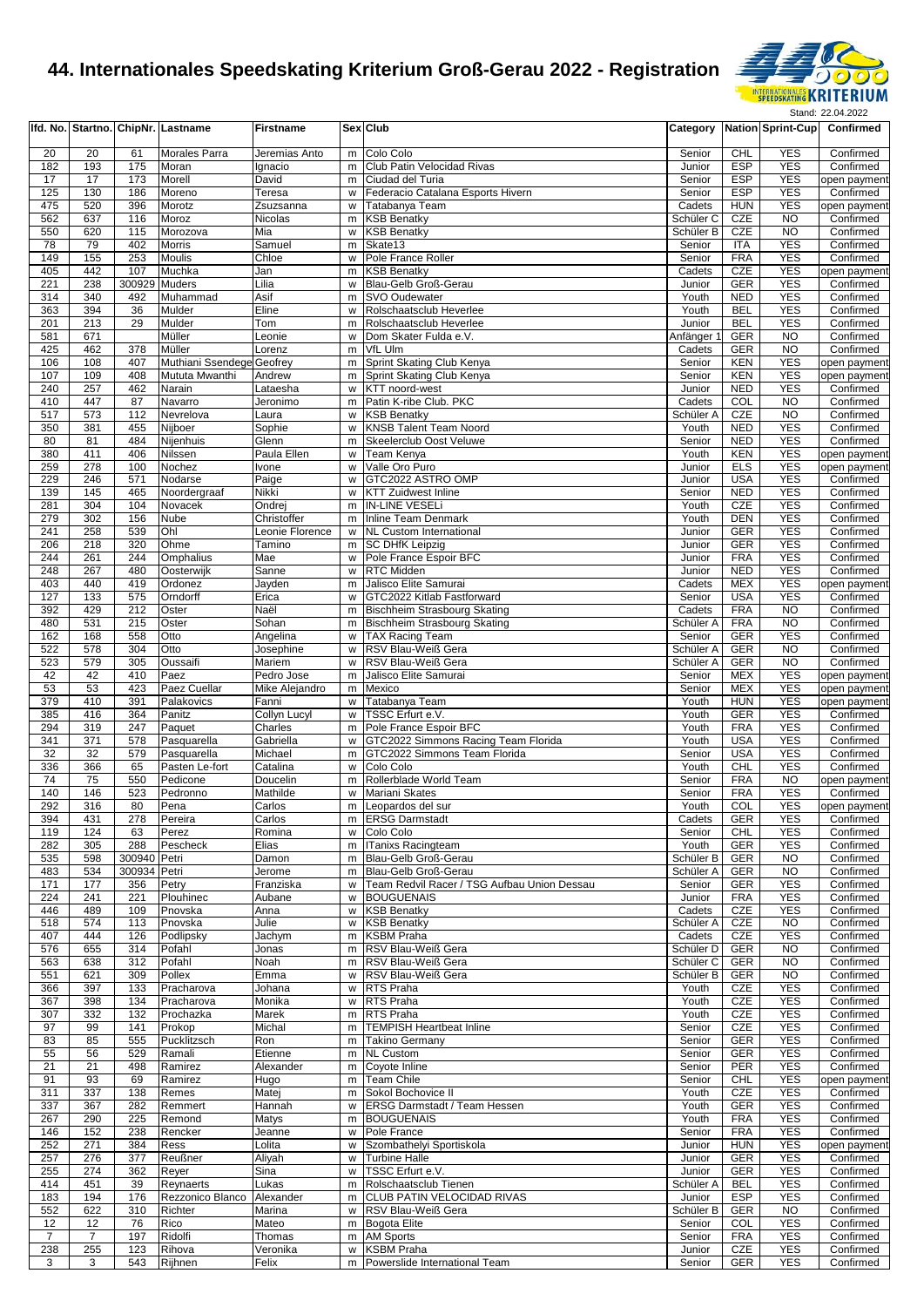

|                |                |                | Ifd. No. Startno. ChipNr. Lastname | <b>Firstname</b>    |          | <b>Sex Club</b>                                         |                      |                          |                          | Category Nation Sprint-Cup Confirmed |
|----------------|----------------|----------------|------------------------------------|---------------------|----------|---------------------------------------------------------|----------------------|--------------------------|--------------------------|--------------------------------------|
| 126            | 132            | 573            | Rodgers                            | Kelsey              | w        | GTC2022 Bont USA Fast Foward racing                     | Senior               | <b>USA</b>               | <b>YES</b>               | Confirmed                            |
| 339            | 369            | 192            | Rodriguez                          | Ona                 | W        | Federacio Catalana Esports Hivern                       | Youth                | <b>ESP</b>               | <b>YES</b>               | Confirmed                            |
| 347            | 377            | 416            | Rodriguez Castane Carolina Nayeli  |                     | W        | Jalisco Elite Samurai                                   | Youth                | <b>MEX</b>               | <b>YES</b>               | open payment                         |
| 381            | 412            | 262            | Roger                              | Sarah               |          | w THE TEAM / CRE PDL                                    | Youth                | <b>FRA</b>               | <b>YES</b>               | Confirmed                            |
| 27             | 27             | 275            | Röhrich                            | Florian             |          | m <b>ERSG</b> Darmstadt                                 | Senior               | <b>GER</b>               | <b>YES</b>               | Confirmed                            |
| 185            | 197            | 187            | Roldan                             | Ivan                | m        | Federacio Catalana Esports Hivern                       | Junior               | <b>ESP</b>               | <b>YES</b>               | Confirmed                            |
| 376            | 407            | 387            | Roman                              | Fruzsina            | w        | Szombathelyi Sportiskola                                | Youth                | <b>HUN</b>               | <b>YES</b>               | open payment                         |
| 494            | 546            | 301            | Rösel                              | Enzo                | m        | RSV Blau-Weiß Gera                                      | Schüler A            | GER                      | <b>NO</b>                | Confirmed                            |
| 15<br>432      | 15<br>475      | 218<br>207     | Royer<br>Rozek                     | Clement<br>Marilou  | m<br>W   | <b>BOUGUENAIS</b><br>Asphalte Roller Rixheim Wittenheim | Senior<br>Cadets     | <b>FRA</b><br><b>FRA</b> | <b>YES</b><br><b>YES</b> | Confirmed<br>Confirmed               |
| 263            | 286            | 319            | Rudolph                            | Jon                 | m        | RSV Blau-Weiß Gera - Aufbau Team                        | Youth                | <b>GER</b>               | <b>YES</b>               | Confirmed                            |
| 179            | 190            | 317            | Rudolph                            | Luca                | m        | RSV Blau-Weiß Gera - Aufbau Team                        | Junior               | <b>GER</b>               | <b>YES</b>               | Confirmed                            |
| 150            | 156            | 542            | Rueda                              | Gabriela            | W        | Powerslide International Team                           | Senior               | COL                      | <b>YES</b>               | Confirmed                            |
| 271            | 294            | 190            | Ruiz                               | Iker                | m        | Federacio Catalana Esports Hivern                       | Youth                | <b>ESP</b>               | <b>YES</b>               | Confirmed                            |
| 77             | 78             | 329            | Rumpf                              | Martin              |          | m Skate Team Celle                                      | Senior               | GER                      | <b>YES</b>               | Confirmed                            |
| 561            | 636            | 273            | Rupp                               | Lenny               | m        | Dom Skater Fulda e.V.                                   | Schüler <sub>C</sub> | GER                      | <b>NO</b>                | Confirmed                            |
| 489            | 540            | 5              | Sabiescu                           | Codrin              | m        | OEISC-W                                                 | Schüler A            | <b>AUT</b>               | N <sub>O</sub>           | Confirmed                            |
| 539            | 602            | 6              | Sabiescu                           | Simion              | m        | OEISC-W                                                 | Schüler B            | <b>AUT</b>               | <b>NO</b>                | Confirmed                            |
| 588            | 678            |                | Salhi                              | Camil               | m        | Dom Skater Fulda e.V.                                   | Anfänger 1           | GER                      | <b>NO</b>                | Confirmed                            |
| 168<br>23      | 174<br>23      | 72<br>177      | San martin<br>Sanchez Piquero      | Javiera<br>Daniel   | w I<br>m | Team Chile<br>CPV EL PRAT                               | Senior<br>Senior     | CHL<br><b>ESP</b>        | <b>NO</b><br><b>YES</b>  | open payment<br>Confirmed            |
| 157            | 163            | 290            | Sänger                             | Anna                | w        | RSV Blau-Weiß Gera                                      | Senior               | <b>GER</b>               | <b>YES</b>               | Confirmed                            |
| 247            | 266            | 291            | Sänger                             | Marie               | w        | RSV Blau-Weiß Gera                                      | Junior               | <b>GER</b>               | <b>YES</b>               | Confirmed                            |
| 30             | 30             | 78             | Saraza                             | Simon               | m        | <b>Grandes Paisas</b>                                   | Senior               | COL                      | <b>YES</b>               | Confirmed                            |
| 189            | 201            | 150            | Sass                               | Frederik            | m        | Inline Team Denmark                                     | Junior               | <b>DEN</b>               | <b>YES</b>               | Confirmed                            |
| 386            | 417            | 366            | Schaefer                           | Annemarie           | w        | TSSC Erfurt e.V.                                        | Youth                | <b>GER</b>               | <b>YES</b>               | Confirmed                            |
| 135            | 141            | 445            | Schenk                             | Sascha              | w        | <b>KNSB Talent Team Noord</b>                           | Senior               | <b>NED</b>               | <b>YES</b>               | Confirmed                            |
| 424            | 461            | 368            | Schickler                          | Niklas              | m        | TSSC Erfurt e.V.                                        | Cadets               | GER                      | <b>YES</b>               | Confirmed                            |
| 359            | 390            | 474            | Schilder                           | Sofia               | W        | Radboud Inline-skating                                  | Youth                | <b>NED</b>               | <b>YES</b>               | Confirmed                            |
| 115            | 120            | 300927         | Schimek                            | Laethisia           | w        | Blau-Gelb Groß-Gerau                                    | Senior               | GER                      | <b>YES</b>               | Confirmed                            |
| 526            | 583            | 490            | Schiphof                           | Lana                | w        | Skeelervereniging IDS                                   | Schüler A            | <b>NED</b>               | <b>NO</b>                | Confirmed                            |
| 40<br>498      | 40<br>550      | 439<br>323     | Schipper<br>Schmidt                | Kay<br>Johannes     | m<br>m   | <b>ISP Skateboulevard</b><br><b>SC DHfK Leipzig</b>     | Senior<br>Schüler A  | <b>NED</b><br>GER        | <b>YES</b><br><b>NO</b>  | Confirmed<br>Confirmed               |
| 180            | 191            | 318            | Schmidt                            | Oskar               | m        | RSV Blau-Weiß Gera - Aufbau Team                        | Junior               | <b>GER</b>               | <b>YES</b>               | Confirmed                            |
| 94             | 96             | 172            | Schmidt                            | Stefan Due          | m        | Team District10 MSportsWear                             | Senior               | <b>DEN</b>               | <b>YES</b>               | Confirmed                            |
| 462            | 507            | 336            | Schnee                             | Selina              | w        | Speedskate-Club Meißen e.vV.                            | Cadets               | GER                      | <b>YES</b>               | Confirmed                            |
| 272            | 295            | 284            | Schneider                          | Paul                | m        | Gettorfer TV                                            | Youth                | <b>GER</b>               | <b>YES</b>               | Confirmed                            |
| 547            | 617            | 300944 Schnurr |                                    | Lena                | W        | Blau-Gelb Groß-Gerau                                    | Schüler B            | GER                      | <b>NO</b>                | Confirmed                            |
| 589            | 679            |                | Schreiber                          | Oliver              | m        | Dom Skater Fulda e.V.                                   | Anfänger 1           | GER                      | <b>NO</b>                | Confirmed                            |
| 111            | 116            | 315            | Schübl                             | Hanna               | w        | RSV Blau-Weiß Gera - Aufbau Team                        | Senior               | GER                      | <b>YES</b>               | Confirmed                            |
| 364            | 395            | 294            | Schumann                           | Lina                | w        | RSV Blau-Weiß Gera                                      | Youth                | GER                      | <b>YES</b>               | Confirmed                            |
| 219            | 236            | 514            | Schwörer                           | Pia                 | w        | Arena Geisingen inlineSport e.V.                        | Junior               | <b>GER</b>               | <b>YES</b>               | Confirmed                            |
| 519            | 575            | 114            | Sejpalova                          | Sarka               | w        | <b>KSB Benatky</b>                                      | Schüler A            | CZE                      | <b>NO</b>                | Confirmed                            |
| 340<br>22      | 370<br>22      | 193<br>500     | Seoane<br>Sepulveda                | Monica<br>Sebastian | w<br>m   | Federacio Catalana Esports Hivern<br>Coyote Inline      | Youth<br>Senior      | <b>ESP</b><br>PER        | <b>YES</b><br><b>YES</b> | Confirmed<br>Confirmed               |
| 433            | 476            | 208            | Serriere                           | Kiara               | w        | Asphalte Roller Rixheim Wittenheim                      | Cadets               | <b>FRA</b>               | <b>YES</b>               | Confirmed                            |
| 312            | 338            | 341            | Seyfarth                           | Jannes              | m        | Speedskating Leipzig e.V.                               | Youth                | <b>GER</b>               | <b>YES</b>               | Confirmed                            |
| 92             | 94             | 70             | Silva                              | Emanuelle           | m        | Team Chile                                              | Senior               | <b>CHL</b>               | <b>YES</b>               | open payment                         |
| 93             | 95             | 71             | Silva                              | Lucas               | m        | Team Chile                                              | Senior               | <b>CHL</b>               | <b>YES</b>               | open payment                         |
| 393            | 430            | 213            | Silvestre - Striegel Damien        |                     |          | m Bischheim Strasbourg Skating                          | Cadets               | <b>FRA</b>               | <b>YES</b>               | Confirmed                            |
| 481            | 532            | 216            | Silvestre - Striegel Thomas        |                     |          | m Bischheim Strasbourg Skating                          | Schüler A            | <b>FRA</b>               | <b>NO</b>                | Confirmed                            |
| 220            | 237            | 201            | Simon                              | Maelya              |          | w Asphalte Roller Rixheim Wittenheim                    | Junior               | <b>FRA</b>               | <b>YES</b>               | Confirmed                            |
| 9              | 9              | 200            | Simon                              | Pierre              |          | m Asphalte Roller Rixheim Wittenheim                    | Senior               | <b>FRA</b>               | <b>YES</b>               | Confirmed                            |
| 213<br>595     | 225<br>722     | 382            | Sipos<br>Sippel                    | Janos<br>Emily      | w        | m Szombathelyi Sportiskola<br>Dom Skater Fulda e.V.     | Junior<br>Anfänger 3 | <b>HUN</b><br><b>GER</b> | <b>YES</b><br><b>NO</b>  | open payment<br>Confirmed            |
| 72             | 73             | 255            | Sivilier                           | Yvan                |          | m Team Arena Geisingen                                  | Senior               | <b>FRA</b>               | <b>YES</b>               | Confirmed                            |
| 186            | 198            | 570            | <b>Smokey Groves</b>               | Hayden              | m        | GTC2022 AO Wheels International Wolverines Speed Team   | Junior               | <b>USA</b>               | <b>YES</b>               | Confirmed                            |
| 194            | 206            | 122            | Snajdr                             | Petr                | m        | <b>KSBM Praha</b>                                       | Junior               | CZE                      | <b>YES</b>               | Confirmed                            |
| 166            | 172            | 564            | Soberanis                          | Dalia               | W        | Team Arena Geisingen                                    | Senior               | <b>GTM</b>               | <b>YES</b>               | Confirmed                            |
| 202            | 214            | 30             | Soetaerts                          | Daan                | m        | Rolschaatsclub Heverlee                                 | Junior               | <b>BEL</b>               | <b>YES</b>               | Confirmed                            |
| 298            | 323            | 17             | Soni                               | Rohan               | m        | Reko Rollerclub Zemst                                   | Youth                | <b>BEL</b>               | <b>YES</b>               | Confirmed                            |
| 342            | 372            | 508            | Spurgeon                           | Nadia               | W        | Inline Club Mittelland                                  | Youth                | SUI                      | <b>YES</b>               | Confirmed                            |
| 43             | 43             | 440            | Stam                               | Maik                | m        | <b>KNSB Talent Team</b>                                 | Senior               | <b>NED</b>               | <b>NO</b>                | Confirmed                            |
| 351<br>510     | 382<br>566     | 456<br>427     | Steegstra                          | Isa<br>Marin        | w        | <b>KNSB Talent Team Noord</b><br>De IJsster             | Youth<br>Schüler A   | <b>NED</b><br><b>NED</b> | <b>YES</b><br><b>NO</b>  | Confirmed<br>Confirmed               |
| 571            | 650            | 300949         | Steegstra<br><b>Stiefel</b>        | Eline               | W<br>W   | Blau-Gelb Groß-Gerau                                    | Schüler C            | GER                      | <b>NO</b>                | Confirmed                            |
| 218            | 230            | 375            | <b>Stiller</b>                     | Julian              | m        | TSV Bernhausen e.V.                                     | Junior               | <b>GER</b>               | <b>YES</b>               | Confirmed                            |
| 395            | 432            | 283            | Stirnat                            | Samuel              | m        | <b>ERSG Darmstadt / Team Hessen</b>                     | Cadets               | GER                      | <b>YES</b>               | Confirmed                            |
| 167            | 173            | 565            | Stoddard                           | Corinne             | w        | Team Arena Geisingen                                    | Senior               | <b>USA</b>               | <b>YES</b>               | Confirmed                            |
| 25             | 25             | 2              | Stogdale                           | Harry               | m        | Eltham Speed Skaterz Australia                          | Senior               | AUS                      | <b>YES</b>               | Confirmed                            |
| 548            | 618            | 428            | Stojanovski                        | Tirza               | w        | De IJsster                                              | Schüler B            | <b>NED</b>               | <b>NO</b>                | Confirmed                            |
| 406            | 443            | 108            | Sulc                               | Samuel              | m        | <b>KSB Benatky</b>                                      | Cadets               | CZE                      | <b>YES</b>               | Confirmed                            |
| $\overline{2}$ | $\overline{2}$ | 546            | <b>Suttels</b>                     | Jason               | m        | Powerslide/Matter racing                                | Senior               | <b>BEL</b>               | <b>YES</b>               | Confirmed                            |
| 204            | 216            | 31             | <b>Suttels</b>                     | Siebe               | m        | <b>RSC HEVERLEE</b>                                     | Junior               | <b>BEL</b>               | <b>YES</b>               | Confirmed                            |
| 1              | 1              | 545            | Swings                             | Bart                | m        | Powerslide/Matter racing                                | Senior               | <b>BEL</b>               | <b>YES</b>               | Confirmed                            |
| 64<br>377      | 65<br>408      | 239<br>388     | Sylvain<br>Szabo                   | Raphael<br>Laura    | m<br>w   | Pole France Espoir BFC<br>Szombathelyi Sportiskola      | Senior<br>Youth      | <b>FRA</b><br><b>HUN</b> | <b>YES</b><br><b>YES</b> | Confirmed<br>open payment            |
| 316            | 342            | 386            | Szelinger                          | Benjamin            | m        | Szombathelyi Sportiskola                                | Youth                | <b>HUN</b>               | <b>YES</b>               | open payment                         |
| 11             | 11             | 75             | Tapias Guzman                      | David Santiago      | m        | <b>AVIVAS</b>                                           | Senior               | COL                      | <b>NO</b>                | open payment                         |
| 295            | 320            | 248            | Tardy                              | Gael                | m        | Pole France Espoir BFC                                  | Youth                | <b>FRA</b>               | <b>YES</b>               | Confirmed                            |
| 152            | 158            | 548            | Tas                                | Sandrine            |          | w Powerslide/Matter racing                              | Senior               | <b>BEL</b>               | <b>YES</b>               | Confirmed                            |
| 109            | 131            | 595            | ten Cate                           | Jorian              | m        | Skeelerclub Oost Veluwe                                 | Senior               | <b>NED</b>               | <b>YES</b>               | open payment                         |
| 116            | 121            |                | 300928 Tenenbaum                   | Eugenia             | W        | Blau-Gelb Groß-Gerau                                    | Senior               | GER                      | <b>YES</b>               | Confirmed                            |
| 147            | 153            | 240            | Thiebault                          | Leontine            |          | w Pole France Espoir BFC                                | Senior               | <b>FRA</b>               | <b>YES</b>               | Confirmed                            |
| 378            | 409            | 165            | Thomsen                            | Freja               |          | w Talent Team Denmark                                   | Youth                | DEN                      | <b>YES</b>               | Confirmed                            |
| 382            | 413            |                | 263 Tilagone                       | Lilou               |          | w THE TEAM / CRE PDL                                    | Youth                | <b>FRA</b>               | <b>YES</b>               | Confirmed                            |